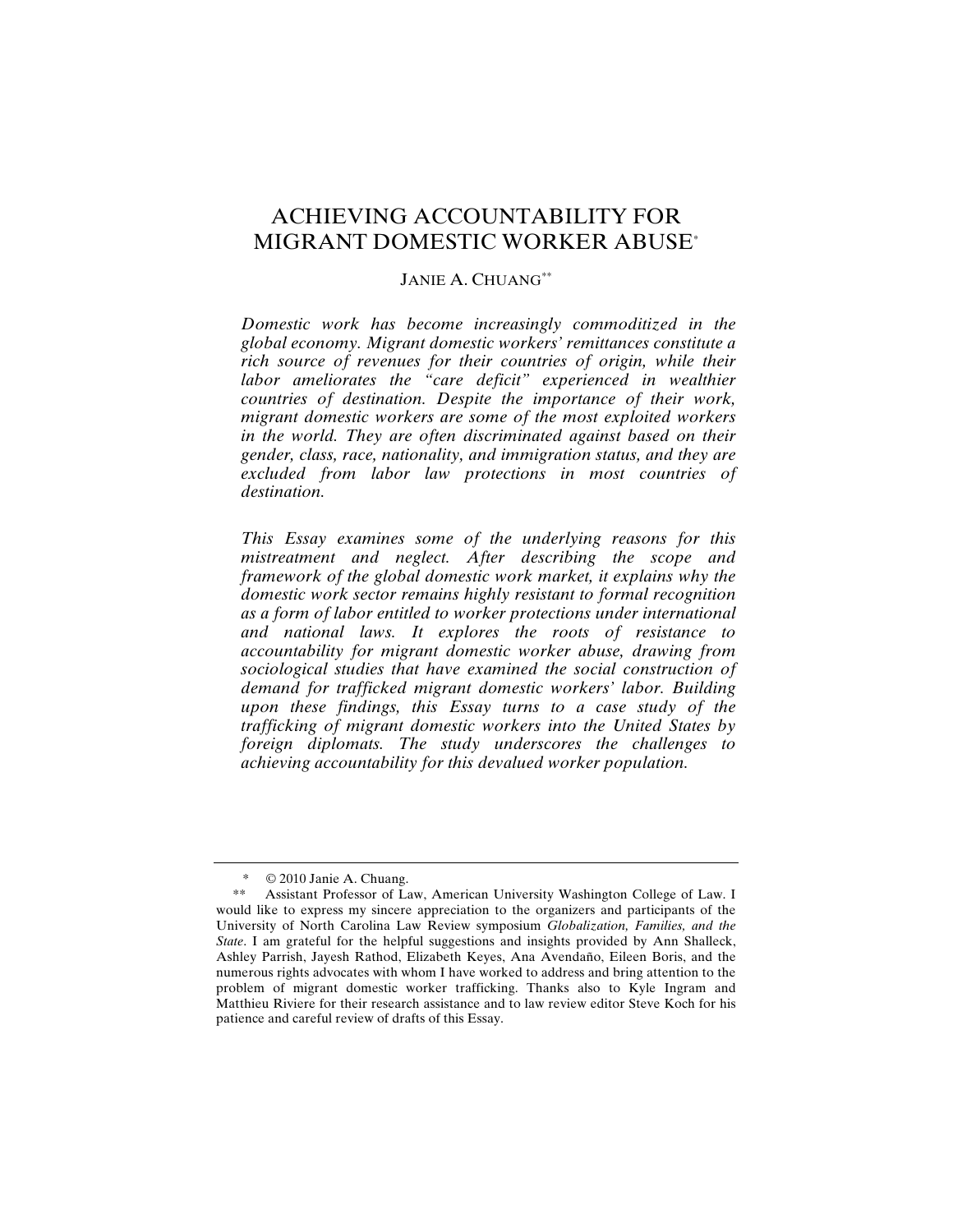#### **INTRODUCTION**

Over the last decade, stories reporting the enslavement of domestic workers by foreign diplomats in the United States have increasingly made the headlines of major media outlets.<sup>1</sup> Among the

<sup>1.</sup> *See, e.g.*, Henri E. Cauvin, *Diplomat's Ex-Employee Sues for Wages, Damages*, WASH. POST, Jan. 19, 2006, at B2 (describing case brought by exploited Paraguayan domestic worker against Argentine diplomat); Sarah Fitzpatrick, *Diplomatic Immunity Leaves Abused Workers in Shadows*, WASH. POST, Sept. 20, 2009, at A4 (recounting the story of a former Philippine ambassador to the United Nations, Lauro L. Baja Jr., who was sued by his former maid); Daniela Gerson, *A Slavery Case Nears Hearing in Manhattan*, N.Y. SUN, Aug. 10, 2004, at 1 (describing case brought by Indian domestic worker against Kuwaiti diplomat); Colbert I. King, *The Slaves in Our Midst*, WASH. POST, Dec. 23, 2006, at A21 (indicating that exploitation of domestic workers by foreign diplomats "aptly illustrates the claims of egregious labor exploitation"); Ernesto Londoño, *Former Domestic Worker Sues Tanzanian Diplomat*, WASH. POST, May 2, 2007, at B6 (detailing allegations made by a Tanzanian domestic worker against a Tanzanian diplomat); Kirk Semple, *Government Report Points to Diplomats' Mistreatment of Workers Brought from Abroad*, N.Y. TIMES, July 30, 2008, at B3 (reporting the release of a Government Accountability Office report documenting allegations of abuse at the hands of foreign diplomats); Somini Sengupta, *U.S. Supports Bid to Dismiss Maid's Suit Against Envoy*, N.Y. TIMES, Apr. 4, 2000, at B4 (describing case brought by Bangladeshi domestic worker against Bahraini diplomat); Lena H. Sun, *'Modern-Day Slavery' Prompts Rescue Efforts: Groups Target Abuse of Foreign Maids, Nannies*, WASH. POST, May 3, 2004, at A1 (documenting allegations of an Ecuadorian domestic servant and the efforts of a workers' rights group which assisted her in leaving the home of her former employer); Matt Kelley, *Some Embassy Workers Enslave Domestic Help, Enjoy Immunity*, NEW STANDARD, June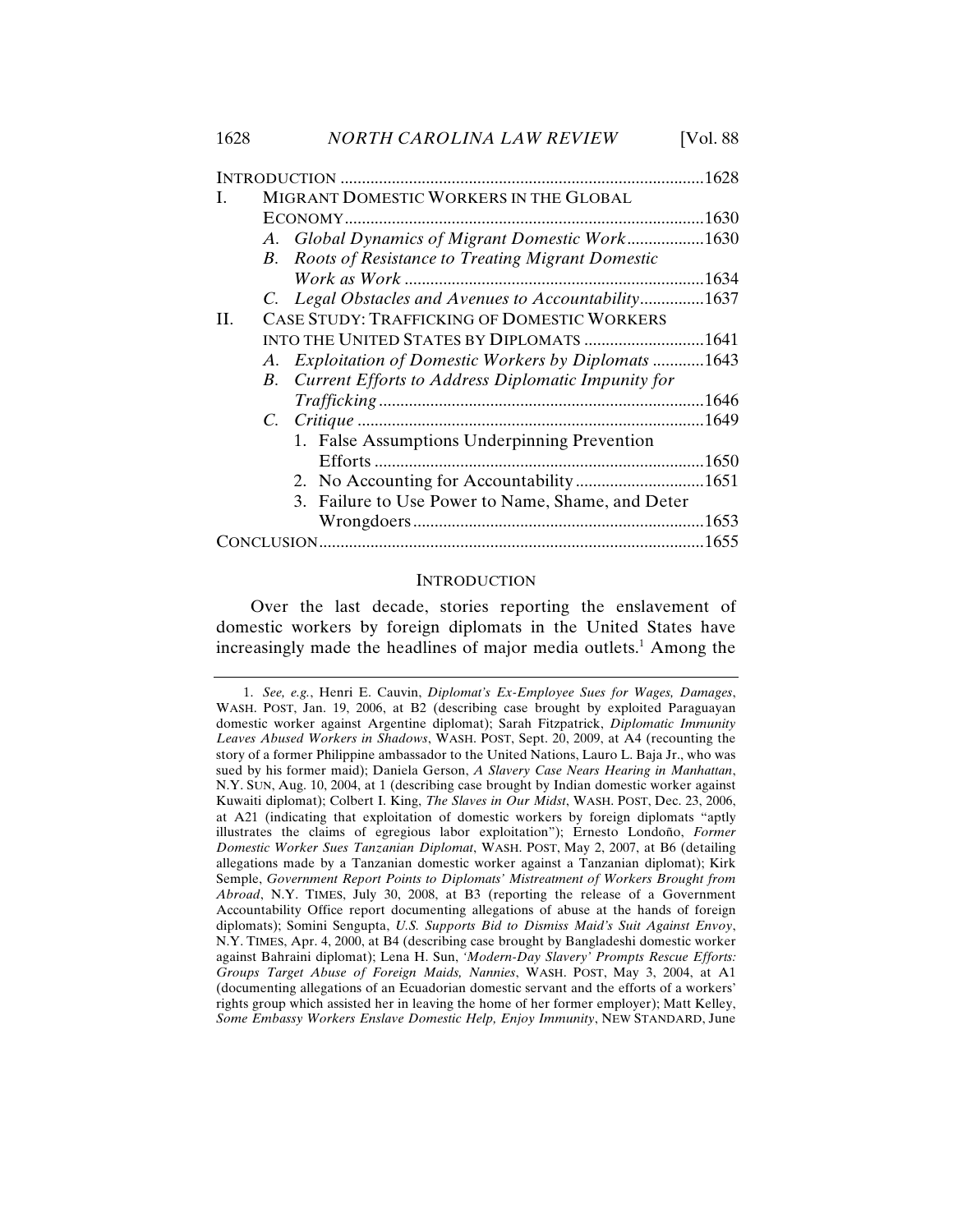most exploited in the world, these workers often work long days for little to no pay, labor under overwhelming debt, face threats from their employers, and suffer psychological and physical abuse. That these abuses are perpetrated with impunity—the abusers shielded from civil and criminal proceedings by diplomatic immunity—has fueled moral outrage and inspired broader advocacy on behalf of migrant domestic workers' rights.

Diplomats' abuse of domestic workers is but one example of the exploitation experienced by migrant domestic workers more generally. This mistreatment belies migrant domestic workers' crucial contributions to the global economy. The remittances these workers send home constitute a valuable source of revenue for their home economies, and the labor they provide offsets the "care deficit"2 increasingly experienced in wealthy destination countries. Relegated to the informal labor sector, migrant domestic workers are routinely excluded as a worker category from labor law protections. The formal devaluing of their labor compounds the discrimination many already experience based on their class, race, nationality, gender, and immigration status.

This Essay assesses the underlying reasons for the mistreatment and neglect of this important group of workers, as well as the failure of and potential for law to prevent and redress their abuse. Part I examines the push–pull factors driving the migration of women for domestic work in wealthier countries. Drawing from sociological studies, it considers the social construction of demand for migrant domestic workers and explores how and why domestic workers are excluded from the protections afforded to the formal labor market. Part II turns to a case study of the trafficking of migrant domestic workers into the United States by foreign diplomats. The pronounced power imbalance between diplomats and their domestic employees renders those workers particularly vulnerable to exploitation. In this

<sup>28, 2005,</sup> http://newstandardnews.net/content/index.cfm/items/1985 (detailing the story of an Indian maid who worked in the home of a Kuwaiti diplomat); Frank Langfitt, *Servants: Diplomats Held Us as Suburban 'Slaves*,*'* NPR MORNING EDITION, Mar. 1, 2007, http://www.npr.org/templates/story/story.php?storyId=7626754 (recounting the plight of three former servants of a Kuwaiti diplomat); Libby Lewis, *Diplomatic Abuse of Servants Hard to Prosecute* (NPR radio broadcast Mar. 1, 2007), *available at* http://www.npr.org/ templates/transcript/transcript.php?storyId=7672967 (describing diplomatic immunity as a "game stopper" for efforts to prosecute forced-domestic-labor cases).

<sup>2.</sup> Barbara Ehrenreich & Arlie Russell Hochschild, *Introduction* to GLOBAL WOMAN: NANNIES, MAIDS, AND SEX WORKERS IN THE NEW ECONOMY 1, 8 (Barbara Ehrenreich & Arlie Russell Hochschild eds., 2003) [hereinafter GLOBAL WOMAN] (describing the increased demand for domestic labor in Western countries as women in those countries enter the formal workforce).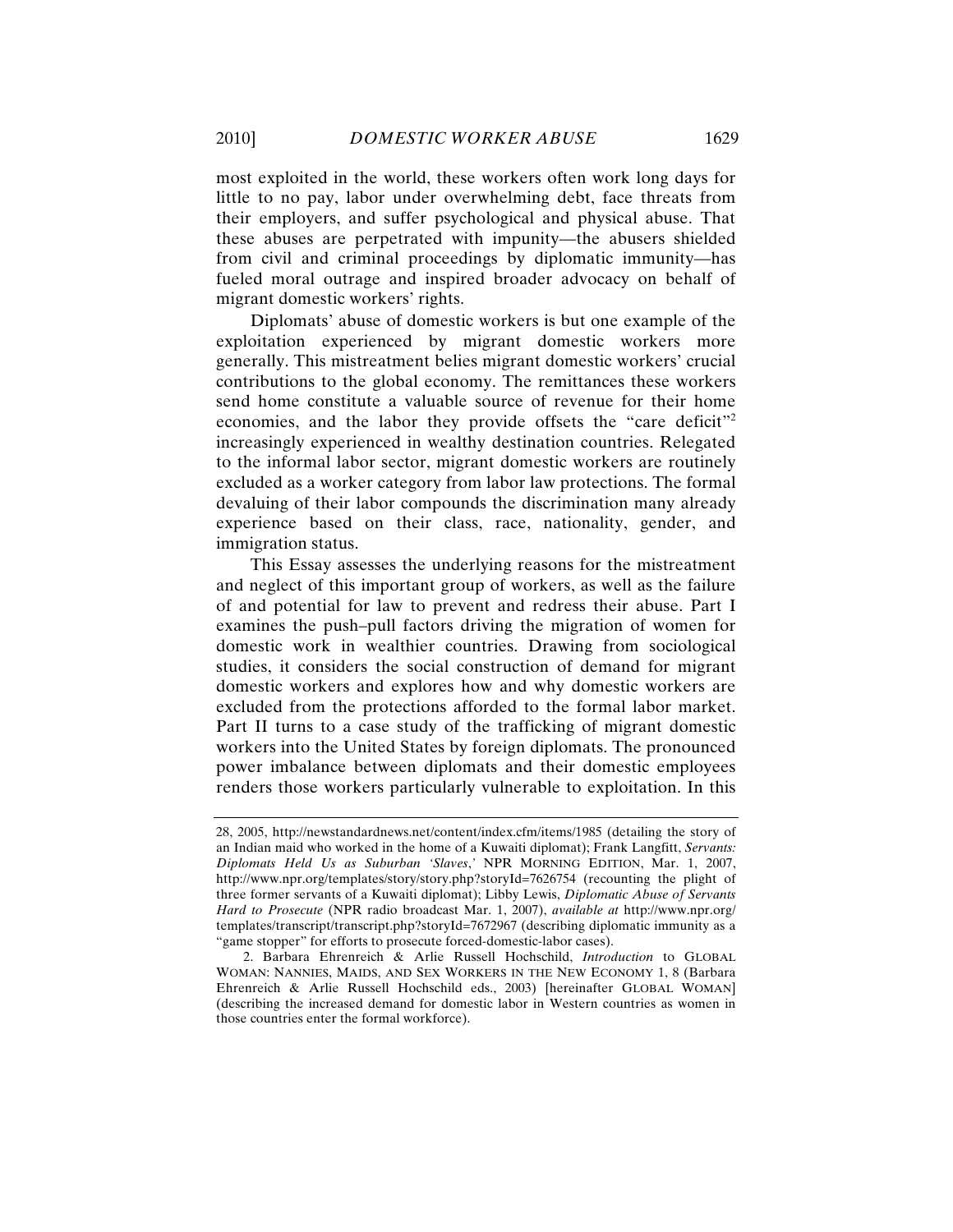context, anti-trafficking law arguably holds heightened promise for addressing abuses because States' anti-trafficking commitments are backed by political will otherwise lacking in the traditional labor law context. In this sense, the case study exposes the underlying power dynamics that feed State responses (or lack thereof) to migrant domestic worker abuse, and it underscores the efforts that rights advocates have made to seek accountability.

### I. MIGRANT DOMESTIC WORKERS IN THE GLOBAL ECONOMY

#### *A. Global Dynamics of Migrant Domestic Work*

Absorbing up to ten percent of total employment in some countries, domestic work is an occupation for millions of women worldwide.<sup>3</sup> Domestic work, along with other forms of "care work," is the single largest sector of the global economy that pulls women to migrate.4 Gender ideologies undergird the globalization of domestic work—"[t]he process of labor migration push[es] women outside the home" but also paradoxically "reaffirm[s] the belief that women belong inside the home."5 As international migration becomes increasingly feminized, women from the global South migrate to meet the care demands of families in the global North.<sup>6</sup>

Emigration push- and immigration pull-factors feed the growing ranks of migrant domestic workers worldwide.<sup>7</sup> Because these workers' remittances are a rich source of revenues for their countries

<sup>3.</sup> UNITED NATIONS POPULATION FUND, STATE OF WORLD POPULATION 2006: A PASSAGE TO HOPE, WOMEN AND INTERNATIONAL MIGRATION 51 (2006) [hereinafter UNFPA REPORT]; INT'L LABOUR OFFICE [ILO], DECENT WORK FOR DOMESTIC WORKERS 2, 6 (2010), http://www.ilo.org/wcmsp5/groups/public/---ed\_norm/---relconf/ documents/meetingdocument/wcms\_104700.pdf (noting that domestic work accounts for 4%–10% of total employment, both male and female, in developing countries and 1%– 2.5% of total employment in individual countries). Women comprise the overwhelming majority of domestic workers around the world. ILO, *supra*, at 6.

<sup>4.</sup> RHACEL SALAZAR PARREÑAS, THE FORCE OF DOMESTICITY: FILIPINA MIGRANTS AND GLOBALIZATION 3 (2008). For example, according to the United Nations Population Fund, female domestic workers comprise the majority of approximately 1.5 million Filipino overseas foreign workers throughout Asia and the majority of 1 million low-level migrant women workers in Saudi Arabia. UNFPA REPORT, *supra* note 3, at 51.

<sup>5.</sup> PARREÑAS, *supra* note 4, at 4.

<sup>6.</sup> Lourdes Benería, *The Crisis of Care, International Migration, and Public Policy*, FEMINIST ECON., July 2008, at 1, 4. For example, sixty to seventy-five percent of Filipino, Sri Lankan, and Indonesian legal migrants are women, the majority of whom are employed as domestic workers in the Middle East, Singapore, Malaysia, and Hong Kong. HUMAN RIGHTS WATCH, SWEPT UNDER THE RUG: ABUSES AGAINST DOMESTIC WORKERS AROUND THE WORLD 3 (2006) [hereinafter SWEPT UNDER THE RUG], http://www.hrw .org/sites/default/files/reports/wrd0706webwcover.pdf.

<sup>7.</sup> Ehrenreich & Hochschild, *supra* note 2, at 1, 8.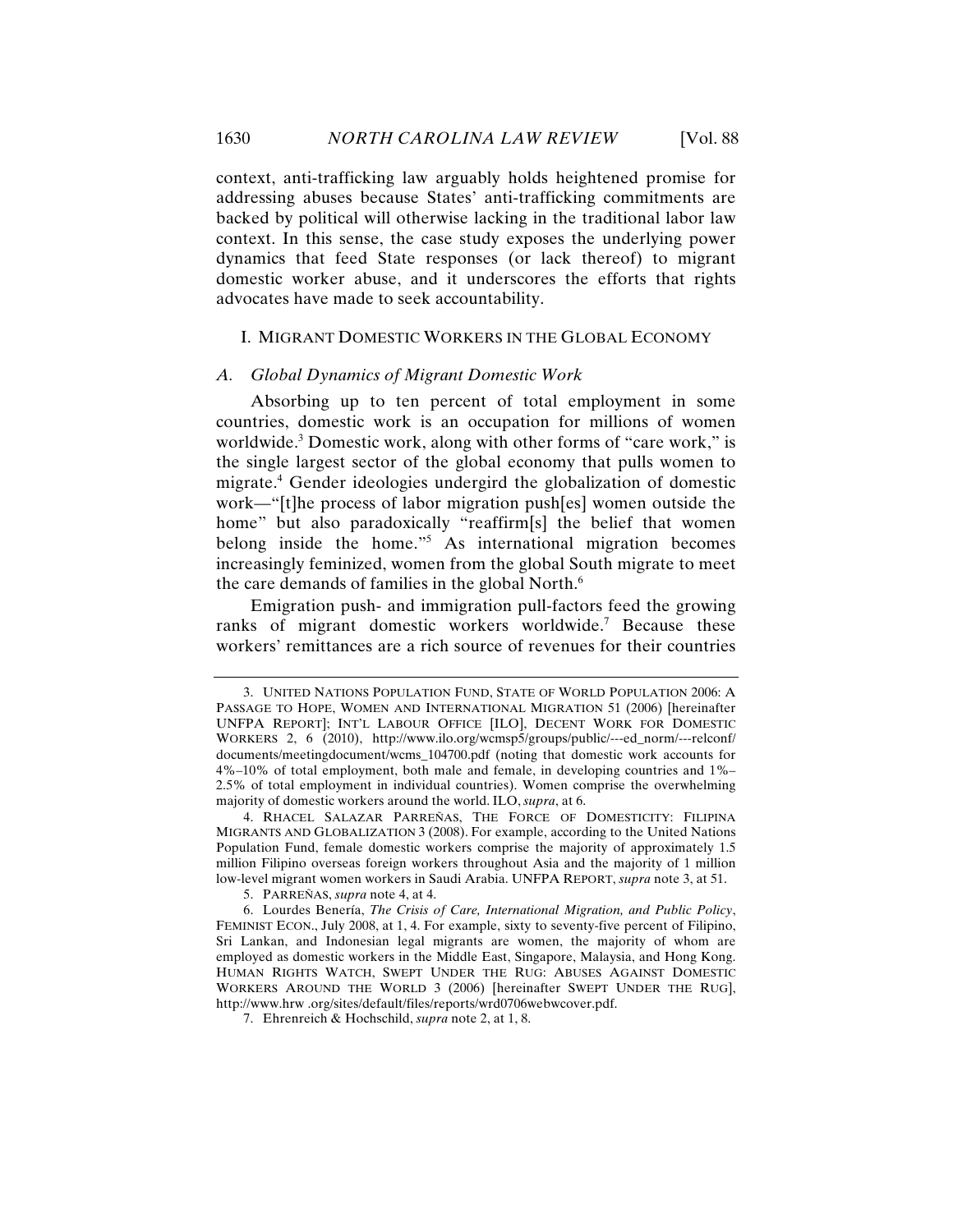of origin,<sup>8</sup> some countries actively encourage their female workers to migrate abroad for domestic work.<sup>9</sup> For less wealthy countries, the "exporting" of labor is often a key development strategy, offsetting unemployment problems at home while growing the economy through accumulating foreign exchange reserves.10 In turn, wealthy countries increasingly rely on this "exported" labor to address their "care deficit," reflecting the paradox that for women in wealthier countries to enter the paid work force, they need domestic workers to handle the work in their homes.<sup>11</sup> As women in wealthy countries transfer their "reproductive labor"<sup>12</sup> to less privileged women in order to pursue a career, the traditional division of labor in the patriarchal nuclear household does not get significantly renegotiated.13 The

9. *See, e.g.*, PARREÑAS, *supra* note 4, at 2 (noting how Indonesia, Sri Lanka, the Philippines, and Vietnam "promote the labor migration of women").

10. SWEPT UNDER THE RUG, *supra* note 6, at 67; Saskia Sassen, *Women's Burden: Counter-Geographies of Globalization and the Feminization of Survival*, 71 NORDIC J. INT'L L. 255, 270–71 (2002).

11. Ehrenreich & Hochschild, *supra* note 2, at 1, 7–8. Migrant domestic workers' response to the "care deficit" can lead to a "care drain" in the workers' home countries, with workers facing the prospect of caring for other people's children while unable to care for their own. *See* PARREÑAS, *supra* note 4, at 47–48; Benería, *supra* note 6, at 10.

<sup>8.</sup> Officially recorded remittance flows to developing countries in 2008 reached \$338 billion, although "the true size of flows, including unrecorded flows . . . , is even higher." DILIP RATHA, SANKET MOHAPATRA & ANI SILWAL, MIGRATION AND REMITTANCE TRENDS 2009: A BETTER-THAN-EXPECTED OUTCOME SO FAR, BUT SIGNIFICANT RISKS AHEAD 1 (2009) [hereinafter MIGRATION AND REMITTANCE TRENDS 2009], http://siteresources.worldbank.org/INTPROSPECTS/Resources/334934-1110315015165/ MigrationAndDevelopmentBrief11.pdf. "For many developing economies, remittances constitute the single largest source of foreign exchange, exceeding export revenues, foreign direct investment (FDI), and other private capital inflows." INT'L MONETARY FUND, WORLD ECONOMIC OUTLOOK: GLOBALIZATION AND EXTERNAL IMBALANCES 69 (2005), http://www.imf.org/external/pubs/ft/weo/2005/01/index.htm. In 2004 Filipino migrant workers, who were mostly women, sent home \$11.6 billion—13.5% of the country's gross domestic product. WORLD BANK, GLOBAL ECONOMIC PROSPECTS: ECONOMIC IMPLICATIONS OF REMITTANCES AND MIGRATION 90 (2006) [hereinafter GLOBAL ECONOMIC PROSPECTS], http://www-wds.worldbank.org/external/default/ WDSContentServer/IW3P/IB/2005/11/14/000112742\_20051114174928/Rendered/PDF/3432 00GEP02006.pdf.

<sup>12.</sup> The term "reproductive labor" refers to "the labor needed to sustain the productive labor force." This labor includes, for example, household chores, the care of elderly and youth, and socialization of children. Rhacel Salazar Parreñas, *Migrant Filipina Domestic Workers and the International Division of Reproductive Labor*, 14 GENDER & SOC'Y 560, 561 (2000).

<sup>13.</sup> UNFPA REPORT, *supra* note 3, at 25; PARREÑAS, *supra* note 4, at 42. In the United States, although the difference between the amount of time women (as opposed to their male partners) spend caring for children, cooking, and house-cleaning has decreased over the last three decades, women still carry the burden of this work. ELLEN GALINKSY, KERSTIN AUMANN & JAMES T. BOND, TIMES ARE CHANGING: GENDER AND GENERATION AT WORK AND AT HOME 14–18 (2008), http://familiesandwork.org/ site/research/reports/Times\_Are\_Changing.pdf.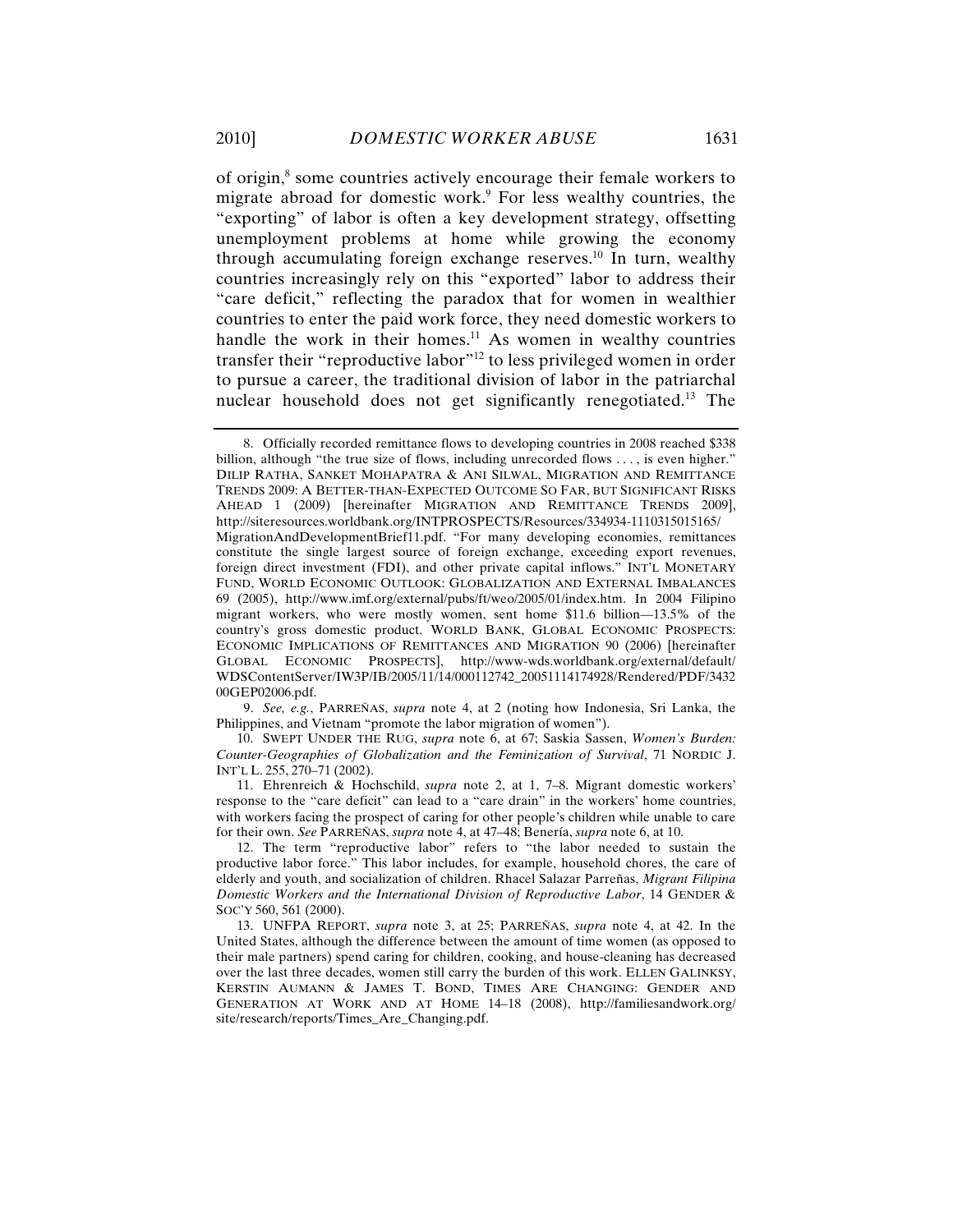construction of such work as a private problem—i.e., for families to resolve on their own, rather than relying on the state to provide public alternatives—"has permitted governments and employers to free ride" on migrant women's labor.<sup>14</sup>

Notwithstanding the increasing societal demand for domestic work,<sup>15</sup> domestic workers in general remain among the most exploited and abused workers in the world.16 Domestic work is looked upon as unskilled labor, and, even when paid, the work is undervalued and poorly regulated.17 As a result, domestic workers often experience working conditions that fall short of international labor standards, including low and irregular pay, excessively long hours with no rest periods, and no access to social security or other benefits.18 Poor working conditions are exacerbated by the isolation of working alone in a private household, beyond the scrutiny of the State and the scope of most labor laws.19

Migrant domestic workers are especially vulnerable to exploitation. Migration usually requires significant financial capital and social networks to facilitate moving from one country to another. But the establishment of recruitment agencies has removed these obstacles, giving poor rural women access to the domestic work market—though under conditions that heighten the potential for abuse.20 These agencies may pay the initial costs of travel and immigration documents, later arranging with employers to deduct these and (sometimes exorbitant) recruitment fees from the workers'

<sup>14.</sup> Kathryn Abrams, *Third Annual Ruth Bader Ginsburg Lecture: The Global Impact of Feminist Legal Theory*, 28 T. JEFFERSON L. REV. 307, 322 (2006).

<sup>15.</sup> UNFPA REPORT, *supra* note 3, at 51 (predicting that demand for domestic work will grow in tandem with international migration). In 2006, the World Bank reported that "the number of people who wish to migrate from developing to high-income countries will rise over the next two decades." GLOBAL ECONOMIC PROSPECTS, *supra* note 8, at 28. In light of the global economic crisis, new migration flows have fallen, but there is little evidence of migrants returning home, likely due to fears that they may not be able to reenter the destination countries due to tightened immigration controls. MIGRATION AND REMITTANCE TRENDS 2009, *supra* note 8, at 4.

<sup>16.</sup> *See* UNFPA REPORT, *supra* note 3, at 51–52; ILO, THE COST OF COERCION 29 (2009) [hereinafter 2009 ILO REPORT], http://www.ilo.org/wcmsp5/groups/public/-- dgreports/---dcomm/documents/genericdocument/wcms\_106200.pdf.

<sup>17.</sup> *See* 2009 ILO REPORT, *supra* note 16, at 29.

<sup>18.</sup> *See* U.N. Comm. on Migrant Workers, *Report of the Day of General Discussion on Migrant Domestic Workers*, ¶ 7, U.N. Doc. CMW/C11/CRP.3 (Oct. 29, 2009).

<sup>19.</sup> *See* SWEPT UNDER THE RUG, *supra* note 6, at 1.

<sup>20.</sup> PARREÑAS, *supra* note 4, at 1–2; ILO, A GLOBAL ALLIANCE AGAINST FORCED LABOUR 55–56 (2005) [hereinafter 2005 ILO REPORT], http://www.ilo.org/public/english/standards/relm/ilc/ilc93/pdf/rep-i-b.pdf.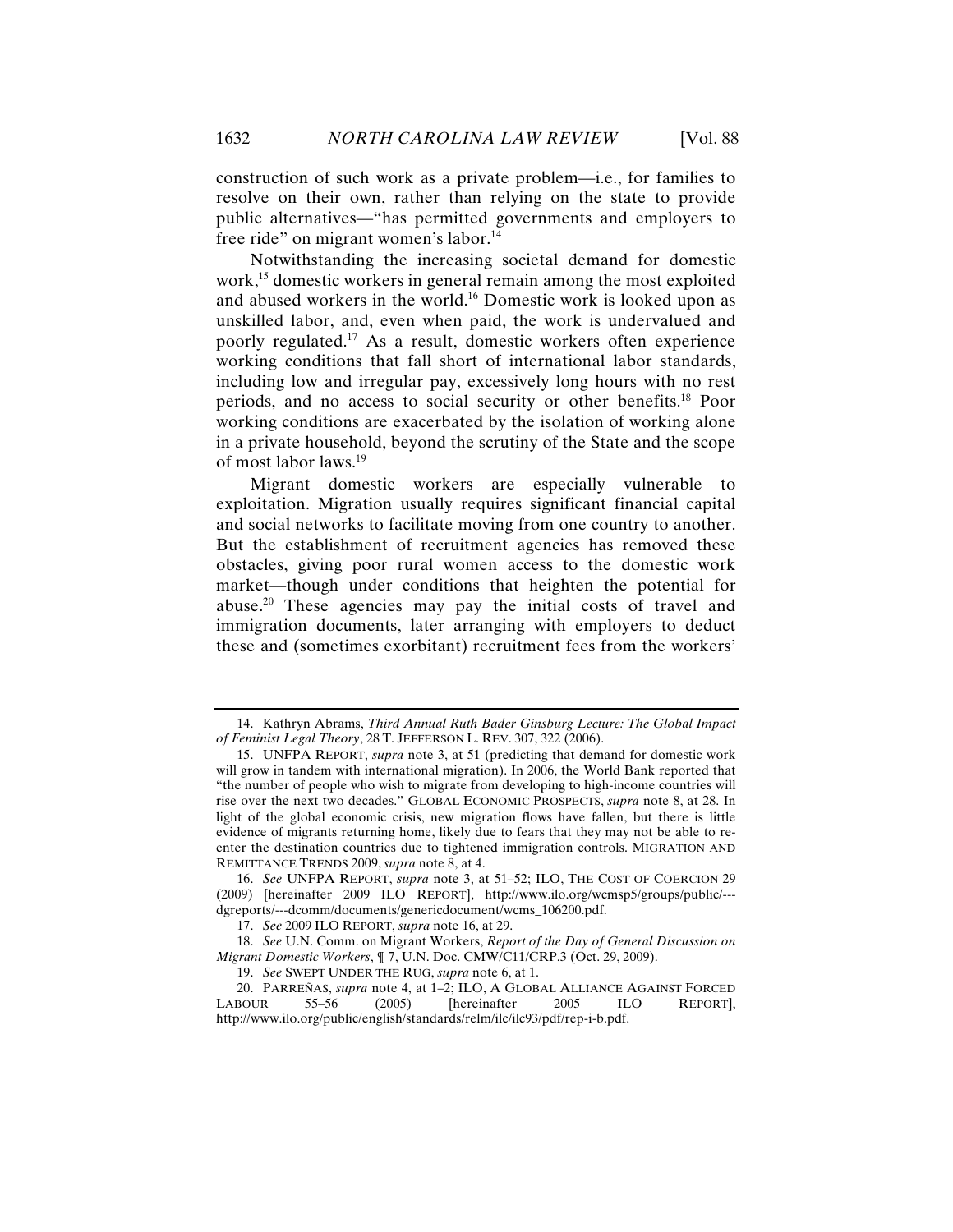wages.<sup>21</sup> Some recruitment agencies maintain "holding centers" where prospective workers are placed before their deployment abroad (sometimes for several months), at which they are forced to work for minimal (or no) pay and are confined so as to prevent loss on the agencies' investment.<sup>22</sup>

In addition to debts incurred up front, a migrant domestic worker's immigration status can constrain her ability to leave an abusive employment situation. For those who migrate legally, immigration status may be tied to specific employers, rendering it impossible for a migrant domestic worker to change employers without going through the onerous process of reapplying for lawful immigration status in the United States.<sup>23</sup> Due to increasingly stringent border controls in the favored countries of destination, $24$ migrant domestic workers may be undocumented, having used clandestine migration methods to cross the border.<sup>25</sup> Those who choose this route may be burdened with excessive smuggling and/or recruitment fees and, as a result, forced to forego wages for months or even years to reimburse these fees.<sup>26</sup> Moreover, what began as smuggling may warp into trafficking as workers are kept in debt bondage<sup>27</sup> or coerced into working under exploitative conditions with threats of deportation or arrest based on their undocumented status.<sup>28</sup>

25. MIKE KAYE, ANTI-SLAVERY INT'L, THE MIGRATION–TRAFFICKING NEXUS: COMBATING TRAFFICKING THROUGH THE PROTECTION OF MIGRANTS' HUMAN RIGHTS 6 (2003), *available at* http://www.antislavery.org.uk/includes/documents/cm \_docs/2009/t/the\_migration\_trafficking\_nexus\_2003.pdf.

26. 2009 ILO REPORT, *supra* note 16, at 26–27.

27. Debt bondage is defined as:

the status or condition arising from a pledge by a debtor of his personal services or of those of a person under his control as security for a debt, if the value of those services as reasonably assessed is not applied toward the liquidation of the debt or the length and nature of those services are not respectively limited and defined.

Supplementary Convention on the Abolition of Slavery, the Slave Trade, and Institutions and Practices Similar to Slavery art. 1, Sept. 7, 1956, 18 U.S.T. 3201, 266 U.N.T.S. 3.

28. *See, e.g.*, Memorandum of the United States with Respect to the Sentencing of Soripada Lubis and Siti Chadidjah Siregar at 2, 4–5, United States v. Lubis, No. 1:09-cr-91- GBL (E.D. Va. June 16, 2009) [hereinafter *Lubis* Sentencing Memorandum] (describing the tactics used by defendants to create a "climate of fear" among domestic workers they harbored and abused).

<sup>21.</sup> 2009 ILO REPORT, *supra* note 16, at 24–25.

<sup>22.</sup> *Id.* at 26.

<sup>23.</sup> *See infra* notes 86–88 and accompanying text; *see also* U.S. Department of State, Visitor Visas – Business and Pleasure, http://travel.state.gov/visa/temp/types/types \_1262.html (providing general information regarding visa application and reapplication procedures) (last visited May 4, 2010).

<sup>24.</sup> For a map of migration trends, see Robert Espinoza, *Migration Trends: Maps and Chart*, *in* GLOBAL WOMAN, *supra* note 2, at 275, 275–80.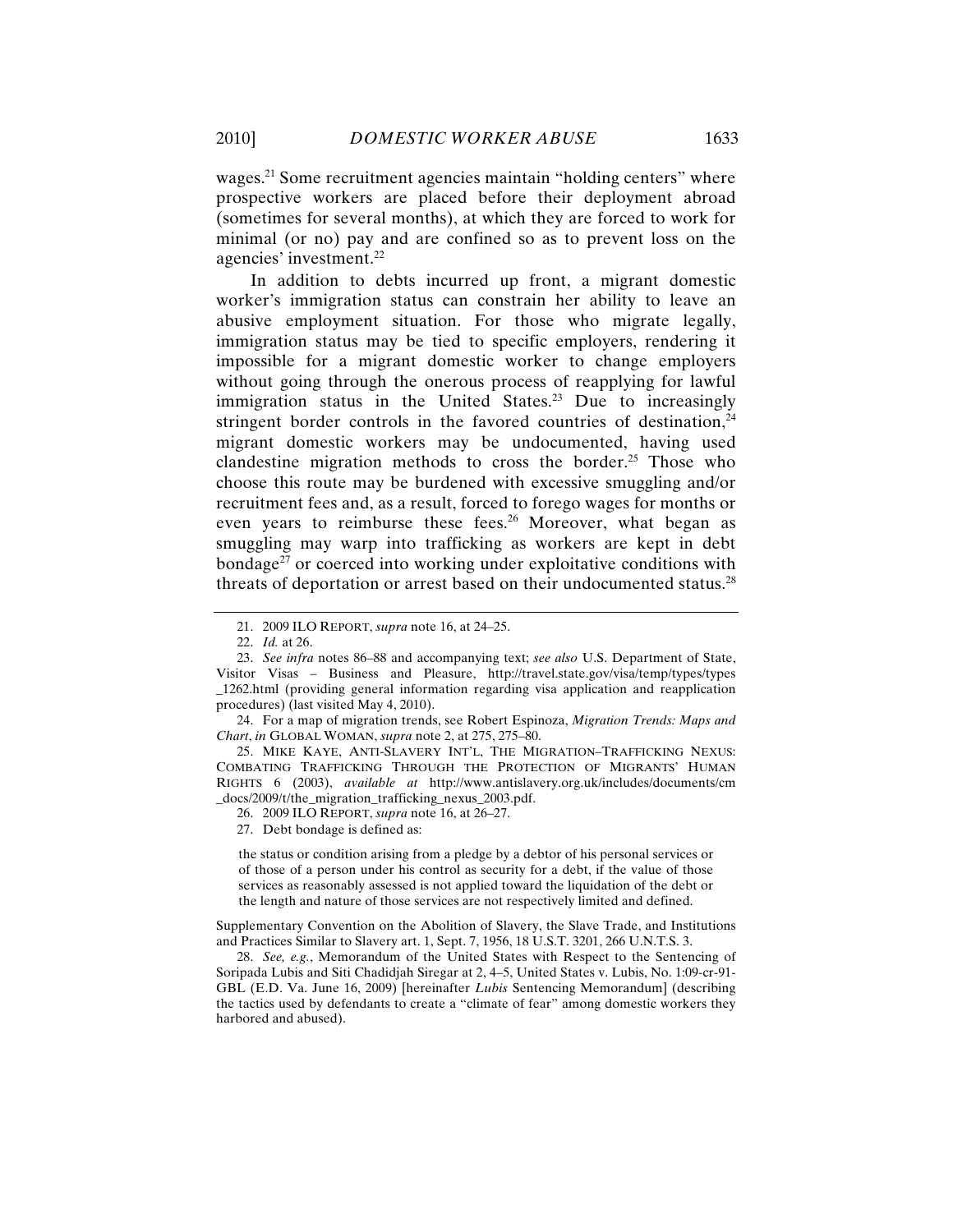Employment in this informal—and hence unregulated—labor sector, combined with migrants' often conditional or undocumented immigration status, renders migrant domestic workers particularly vulnerable to extreme abuse and even death.<sup>29</sup>

### *B. Roots of Resistance to Treating Migrant Domestic Work as Work*

While economic factors drive the continuing migration for (potentially exploitable) domestic work abroad, notions of "the home" and a worker's "otherness" undergird societal resistance to treating these workers as a group entitled to labor protections. That domestic work has traditionally been classified as "women's work" exacerbates the low status of domestic workers. As sociologists Julia O'Connell Davidson and Bridget Anderson explain, "[t]he home is imagined as governed by mutual dependence and affective relations, its values are in opposition to those of the market, [which is] driven by self-interest and instrumentalism, where individualism rather than conforming to pre-existing social roles is the rule."30 Labeling housework as "care" signals that work in the home is divorced from economic entitlements.31 Labor rights considered normal in the formal economy (e.g., minimum wage, days off, vacation, and fixed working hours) are not viewed as necessary or even appropriate in the context of work in a private household.

Sociologists have demonstrated that racial, national, or ethnic otherness of migrant domestic workers can facilitate their exploitation and/or trafficking.<sup>32</sup> A worker's otherness can help alleviate the discomfort that many employers experience when bringing the employment relationship into the home.<sup>33</sup> Instead of treating the worker as a traditional employee, the employer views the relationship as one of mutual dependence—the domestic worker

<sup>29.</sup> *See, e.g.*, SWEPT UNDER THE RUG, *supra* note 6, at 3 ("In Singapore, at least 147 domestic workers have fallen to their deaths from hazardous workplace conditions or suicide."). In 2008, migrant domestic workers were dying at a rate of more than one per week in Lebanon, a rate that recently skyrocketed to eight in October 2009. Human Rights Watch, *Lebanon: Deadly Month for Domestic Workers*, Nov. 9, 2009, http://www.hrw.org/en/news/2009/11/09/lebanon-deadly-month-domestic-workers.

<sup>30.</sup> BRIDGET ANDERSON & JULIA O'CONNELL DAVIDSON, IS TRAFFICKING IN HUMAN BEINGS DEMAND DRIVEN? A MULTI-COUNTRY PILOT STUDY 33 (2003) [hereinafter MULTI-COUNTRY PILOT STUDY].

<sup>31.</sup> Joan Williams, *From Difference to Dominance to Domesticity: Care as Work, Gender as Tradition*, 76 CHI.-KENT L. REV. 1441, 1447 (2001) (citing Dorothy E. Roberts, *Spiritual and Menial Housework*, 9 YALE J.L. & FEMINISM 51, 51 (1997)).

<sup>32.</sup> MULTI-COUNTRY PILOT STUDY, *supra* note 30, at 31.

<sup>33.</sup> *Id.*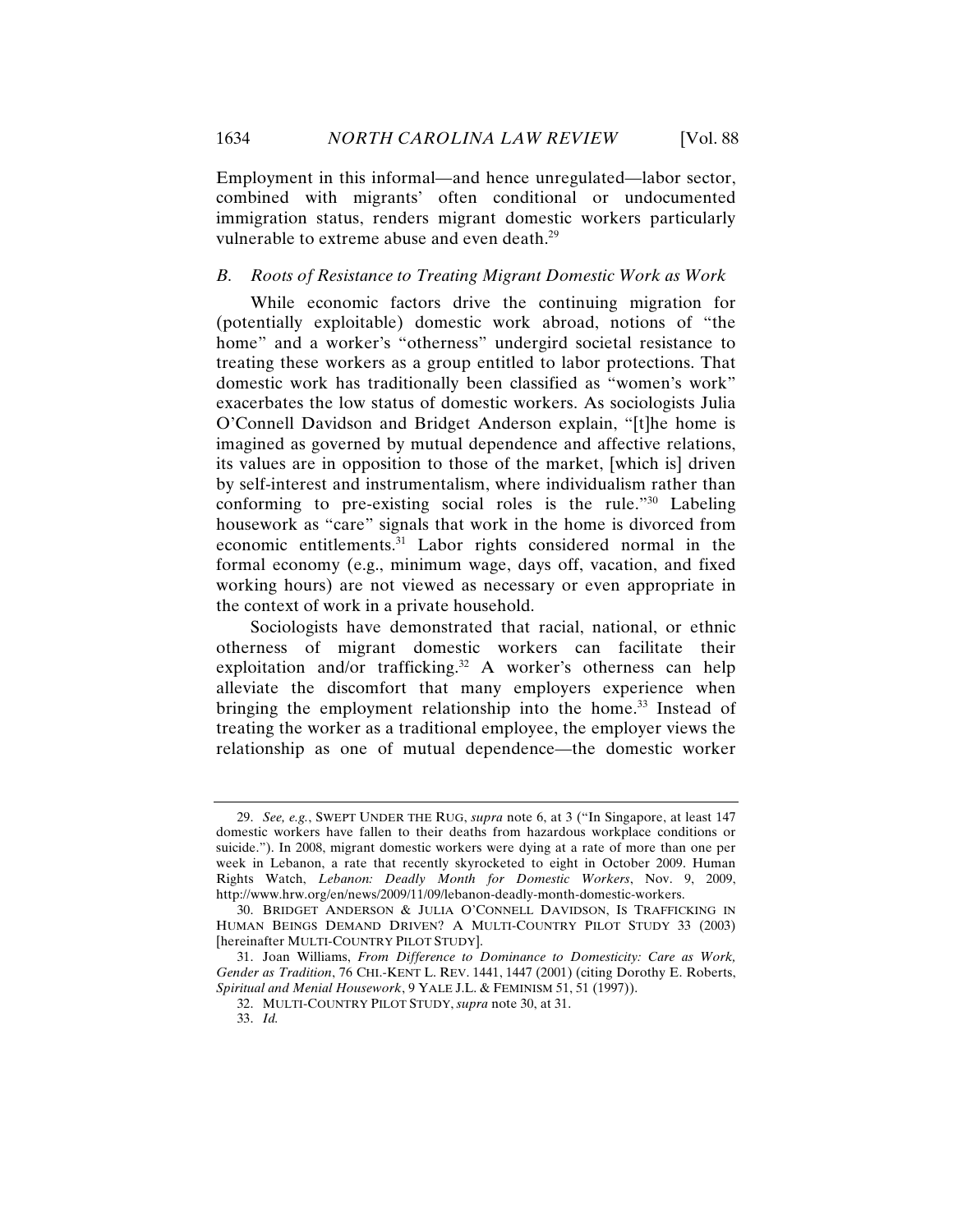needs money and work, and the employer needs a "flexible" worker.<sup>34</sup> In some cases, the domestic worker is a poorer member of the employer's extended family and is, therefore, subject to bonds of kinship as well as dependence.<sup>35</sup> Easier to mold to the requirements of individual households, migrant domestic workers are particularly desirable over local workers because their immigration status and/or lack of other job opportunities renders them more willing to work longer hours and less likely to quit.<sup>36</sup> Employers' sense of "helping" these people can mask their exploitation (i.e., through labor control and retention) over workers made vulnerable by their economic circumstances, isolation, and possibly undocumented status.<sup>37</sup>

Race and ethnicity can feed resistance to expanding domestic workers' rights. In the United States, for example, domestic workers' explicit exclusion from the National Labor Relations Act  $("NLRA")<sup>38</sup>$  when it was drafted in the 1930s has been linked to the fact that domestic workers were predominantly black and that Southern politicians feared expanding domestic workers' rights would upset the racial status quo. $39$  Even a half-century later, studies suggest that the race or ethnicity of migrant domestic workers is directly linked to their desirability and treatment. Employers' hiring preferences for domestic workers of a particular race, ethnicity, and nationality contribute to a hierarchy of domestic caretakers. Filipina workers, for example, are often stereotyped as providing a "higherquality" service due to their higher education and supposedly "docile and submissive" natures.40

<sup>34.</sup> *Id.* at 32.

<sup>35.</sup> E-mail from Martina Vandenberg, Partner, Jenner & Block LLP, to author (Mar. 26, 2010, 04:57 EST) (on file with the North Carolina Law Review).

<sup>36.</sup> MULTI-COUNTRY PILOT STUDY, *supra* note 30, at 30; 2005 ILO REPORT, *supra*  note 20, at 51.

<sup>37.</sup> MULTI-COUNTRY PILOT STUDY, *supra* note 30, at 39.

<sup>38.</sup> Pub. L. No. 74-198, 49 Stat. 449 (1935) (codified as amended at 29 U.S.C. §§ 151– 169 (2006))

<sup>39.</sup> *See* Eileen Boris, *Labor's Welfare State: Defining Workers, Constructing Citizens*, *in* 3 THE CAMBRIDGE HISTORY OF LAW IN AMERICA 319, 343–44 (Michael Grossberg & Christopher Tomlins eds., 2008).

<sup>40.</sup> Mary Romero, *Nanny Diaries and Other Stories: Imagining Immigrant Women's Labor in the Social Reproduction of American Families*, 52 DEPAUL L. REV. 809, 840–41 (2003) (quoting in part Dan Gatmaytan, Recent Development, *Death and the Maid: Work, Violence, and the Filipina in the International Labor Market*, 20 HARV. WOMEN'S L.J. 229, 246–47 (1997)); *see also* SWEPT UNDER THE RUG, *supra* note 6, at 35 (noting how Filipina workers earn significantly more than workers of other ethnicities); UNFPA REPORT, *supra* note 3, at 34 (same); Audrey Macklin, *Foreign Domestic Worker: Surrogate Housewife or Mail Order Servant?*, 37 MCGILL L.J. 681, 700–01 (1992) (recounting a married couple's realization of "how quiet and docile Filipino women were" after the couple hired a Filipina domestic worker).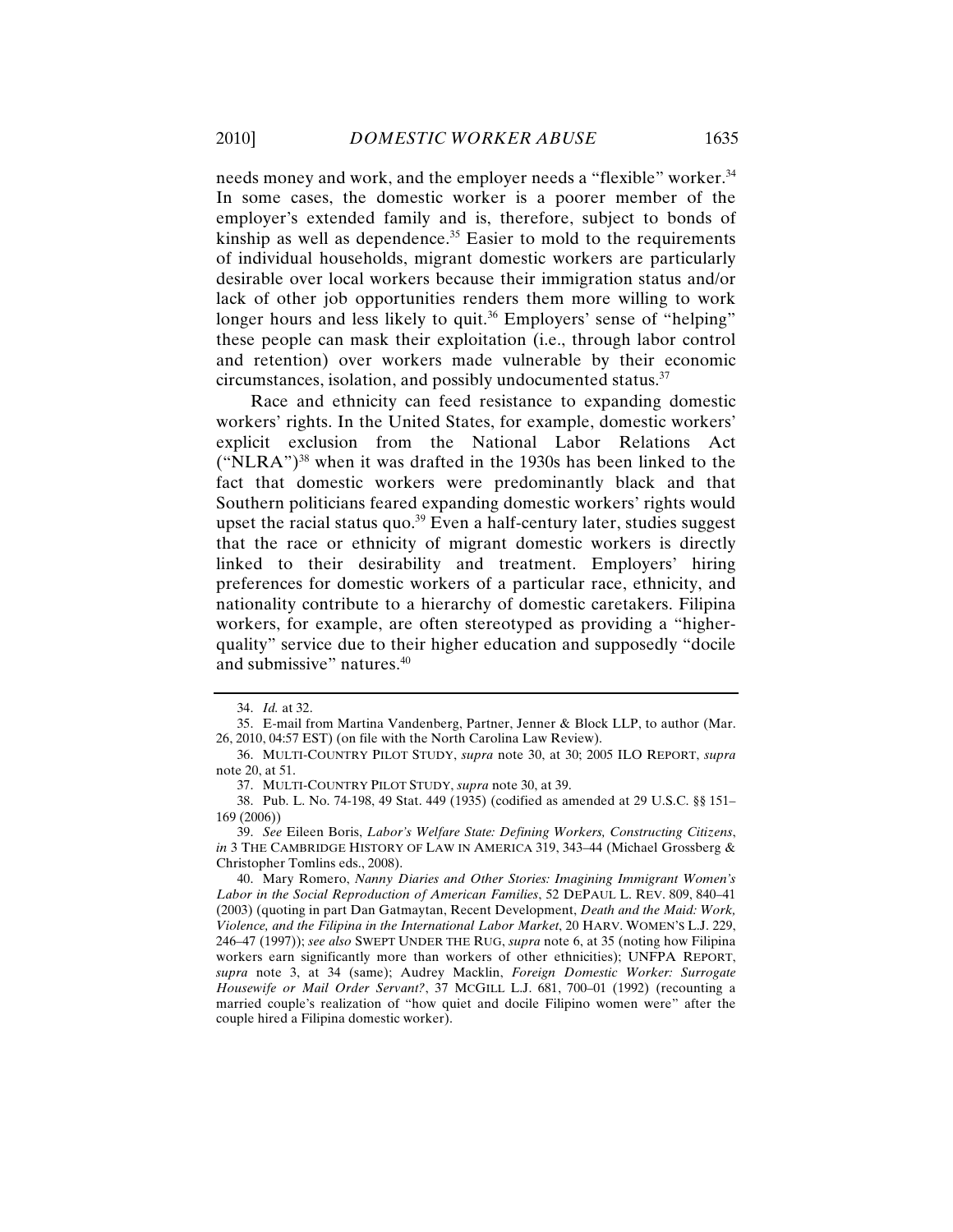Employers and governmental authorities sometimes use a migrant domestic worker's undocumented status as an excuse to justify exploitation.<sup>41</sup> Such excuses are based on the mistaken view that a worker's decision to cross borders illegally amounts to an agreement to subsequent exploitation. Many also wrongly believe that a worker's undocumented status automatically renders her beyond the reach of labor law protections.<sup>42</sup> Even those responsible for upholding and applying U.S. trafficking laws have failed to acknowledge domestic worker abuse, placing more emphasis on the workers' underlying undocumented migration status than the abuses inflicted on them. In *United States v. Lubis*, 43 for example, the defendant harbored twenty undocumented domestic workers in his basement over an eight-year period and farmed them out to wealthy households, threatening to kill the workers' families if they fled and sexually abusing two of them.<sup>44</sup> A federal judge sentenced the defendant to only three years probation and a \$2,000 fine, noting that he was "troubled" by the thought of sending the defendant to prison while the employers were not criminally charged for hiring illegal immigrants.<sup>45</sup>

The *Lubis* case demonstrates how migrant domestic workers' otherness often plays into their mistreatment. Several Indonesian women brought into the trafficking ring were previously exploited by Middle Eastern diplomats who had brought the women to the United States on false promises of good salaries and working conditions.<sup>46</sup> Using information from his contacts at the Indonesian embassy, Lubis approached these women at their places of employment, introduced himself as Indonesian, and enticed them to work for him "with promises of higher pay and less work" than was required by their Middle Eastern employers. $47$  To keep them in his employ, Lubis

42. *Id.*

45. Klopott, *supra* note 44.

46. *See generally Lubis* Sentencing Memorandum, *supra* note 28 (contrasting the terms of the women's employment contracts with what they actually received from their diplomat–employers); Susan Ferrechio, *Women Made Vulnerable by Embassy Treatment*, WASH. EXAMINER, July 1, 2009, http://www.washingtonexaminer.com/local/Womenmade-vulnerable-by-embassy-treatment-7904563-49549387.html (same).

<sup>41.</sup> Interview with Ana Avendaño, Assoc. Gen. Counsel, AFL-CIO, in Wash., D.C. (Apr. 2, 2010) [hereinafter Avendaño Interview].

<sup>43.</sup> No. 1:09-cr-91-GBL (E.D. Va. Aug. 13, 2009).

<sup>44.</sup> *See Lubis* Sentencing Memorandum, *supra* note 28, at 2–46; Freeman Klopott, *Federal Judge Slams Feds for Not Charging Illegal Immigrants' Employers*, WASH. EXAMINER, Aug. 14, 2009, http://www.washingtonexaminer.com/local/Federal-judgeslams-feds-for-not-charging-illegal-immigrants\_-employers-8103073.html.

<sup>47.</sup> *Lubis* Sentencing Memorandum, *supra* note 28, at 48.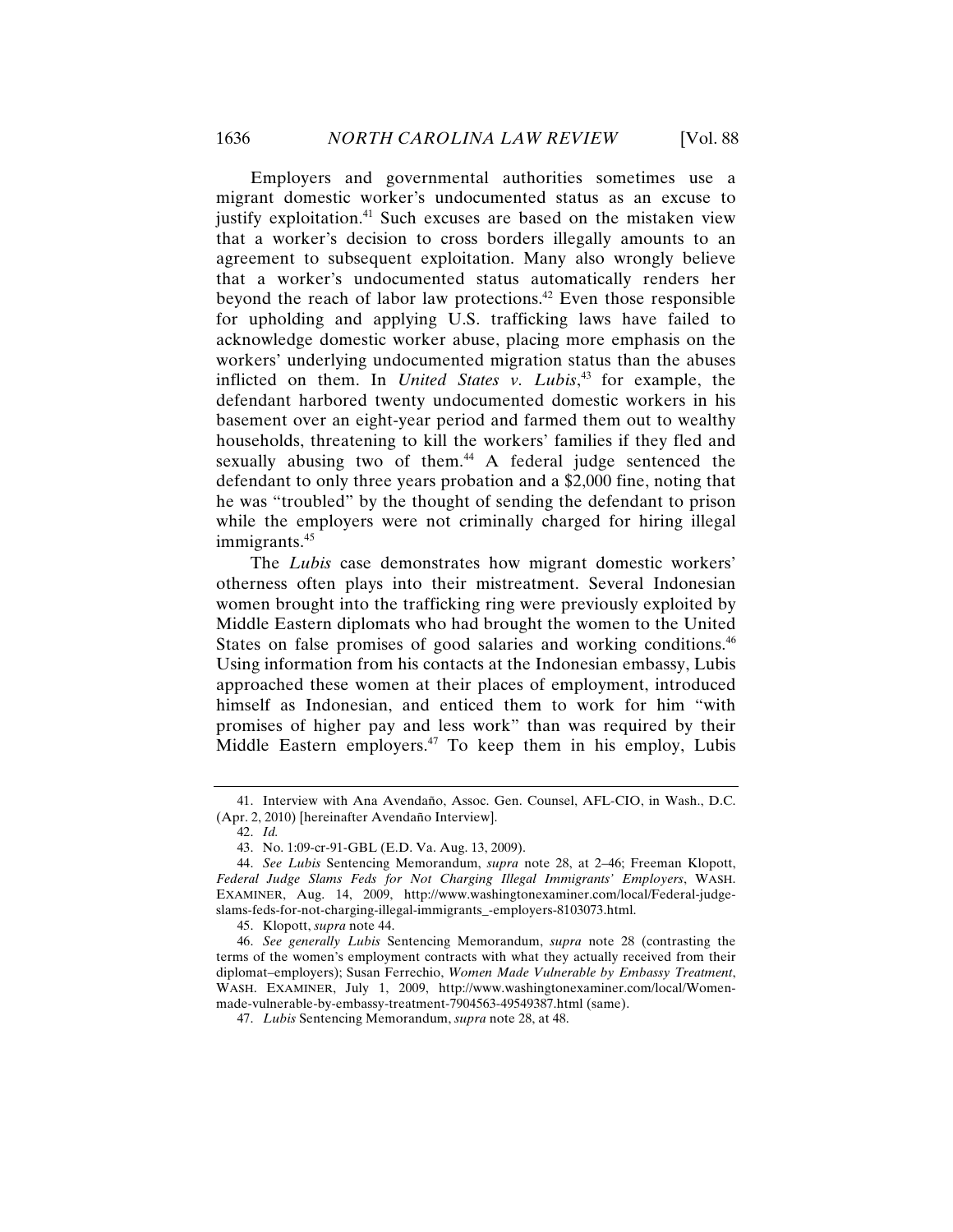played on the Indonesian "culture of gratitude,"48 berating the women for being ungrateful for the better life he provided them and threatening to deport them or harm their families.<sup>49</sup> Lubis also sexually assaulted some of the women, threatening to call their family members in Indonesia to falsely accuse the women of promiscuity if they rejected his advances.<sup>50</sup> Cultural and gender norms, ethnicity, and immigration status were all strategically used to perpetrate abuse against these workers.

#### *C. Legal Obstacles and Avenues to Accountability*

Governments' failure to protect domestic workers in the formal labor market contributes to the tendency to understand domestic work as "not work."<sup>51</sup> While countries of origin welcome the revenues brought into their economies through the remittances migrant domestic workers often send home,<sup>52</sup> they do little to protect the workers from exploitative employers or labor agents. Governments often fail to monitor and punish abusive practices by recruitment agencies.53 Consular officials posted in the countries of destination might provide limited assistance when approached with claims of domestic worker abuse, but the more frequent solution is simply to ban women's migration to particular destinations. <sup>54</sup> Although some countries have entered into bilateral agreements mandating standards for the treatment of domestic workers, this is far from standard practice.55 Indeed, the lack of regional minimum standards for treatment of migrant domestic workers feeds a "race to the bottom," with rival countries of origin accepting fewer labor protections as a way to maintain the competitive edge of their overseas work forces.<sup>56</sup>

Meanwhile, countries of destination have traditionally regarded domestic workers as informal labor and thus beyond the scope of regulation and scrutiny. An International Labour Organization ("ILO") 2005 study of national laws in sixty-five countries revealed

<sup>48.</sup> *Id.* at 15.

<sup>49.</sup> *Id.* at 21.

<sup>50.</sup> *Id.* at 22.

<sup>51.</sup> *See* Abrams, *supra* note 14, at 318–19.

<sup>52.</sup> *See supra* notes 8–9 and accompanying text.

<sup>53.</sup> UNFPA REPORT, *supra* note 3, at 54 (noting that in many countries recruitment agencies "remain outside the purview of regulations and national laws").

<sup>54.</sup> NANA OISHI, WOMEN IN MOTION: GLOBALIZATION, STATE POLICIES, AND LABOR MIGRATION IN ASIA 59–61, tbl.3.2 (2005) (detailing emigration restrictions on female migration for domestic work in western Asia and northern Africa).

<sup>55.</sup> Avendaño Interview, *supra* note 41.

<sup>56.</sup> SWEPT UNDER THE RUG, *supra* note 6, at 5.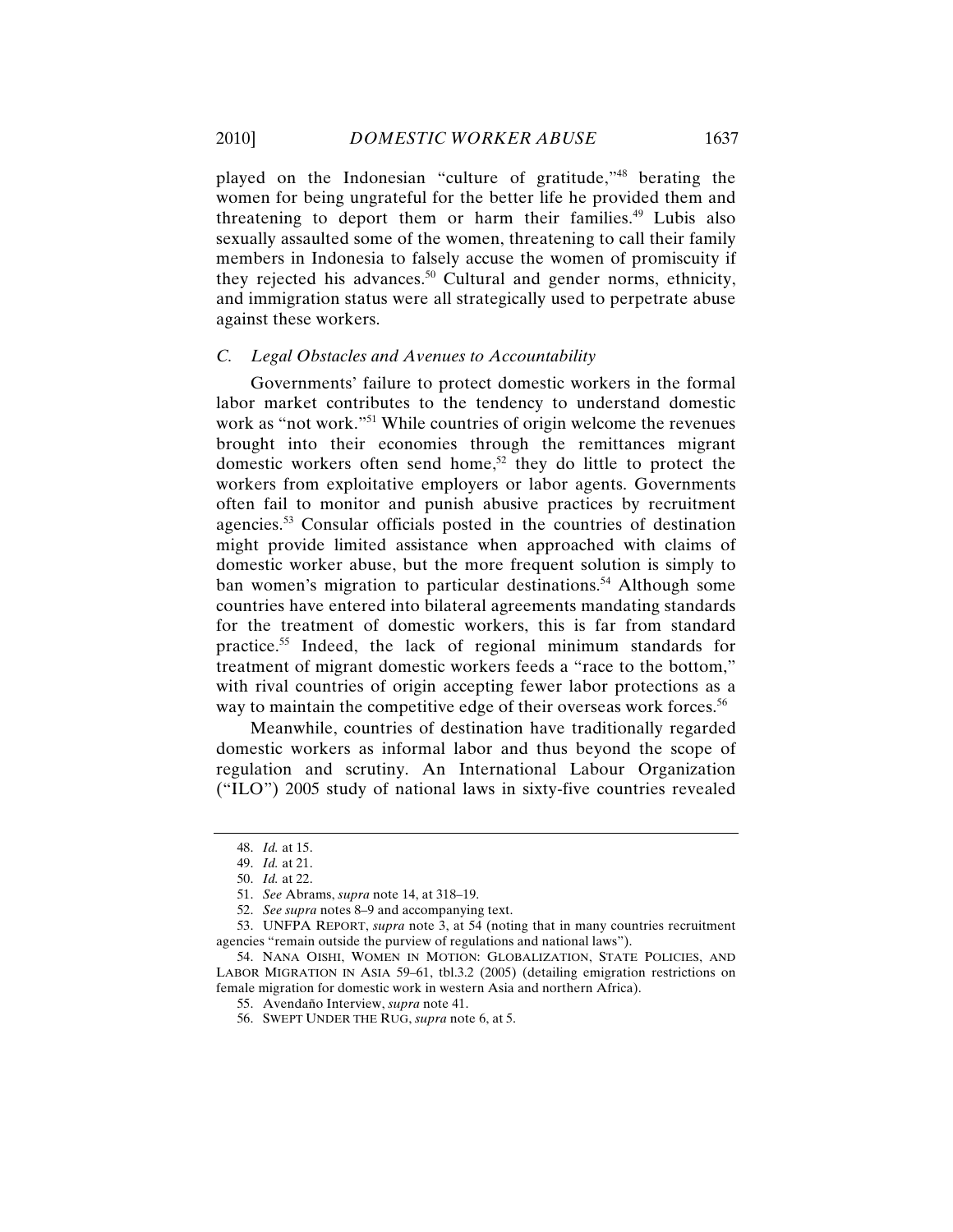that only nineteen countries had enacted specific laws or regulations dealing with domestic work. 57 Those that did often afforded less protection to domestic workers than other worker categories.58 For example, in the United States, domestic workers are excluded from the protections of the NLRA<sup>59</sup> and the Occupational Safety and Health Act ("OSHA"), $60$  as well as from the overtime provisions of the Fair Labor Standards Act ("FLSA").<sup>61</sup> Even where a country's labor laws apply to domestic work, abuse of domestic workers often falls outside government scrutiny because of privacy concerns involved in monitoring workplace conduct in private households.<sup>62</sup> As a result, there have been very few convictions of abusive employers worldwide.<sup>63</sup>

Nor does international law offer much in the way of labor protections for migrant domestic workers. There are no international laws specifically covering migrant domestic workers, though the ILO is considering adopting such an instrument by  $2011.^{64}$  The most relevant international laws with respect to migrant domestic workers' rights are the fundamental ILO Conventions relating to freedom of association and collective bargaining, forced labor, nondiscrimination, and child labor—all of which apply to undocumented workers.<sup>65</sup> The ILO Conventions relating specifically to migrant

60. 29 U.S.C. §§ 651–678 (2006). The Occupational Safety and Health Administration exempts from the Act anyone who privately employs someone in a residence "for the purpose of performing . . . what are commonly regarded as ordinary domestic household tasks, such as house cleaning, cooking, and caring for children." 29 C.F.R. § 1975.6 (2009).

61. 29 U.S.C. §§ 201–219 (2006). The Fair Labor Standards Act ("FLSA") exempts from overtime pay requirements "any employee who is employed in domestic service in a household *and who resides in such household*." § 213(b)(21) (emphasis added). Domestic workers tend not to be covered by Title VII sexual harassment prohibitions and the Family Medical Leave Act ("FMLA") since private households rarely meet the threshold number of employees required for these laws to apply. *See* 42 U.S.C. § 2000e(b) (2006) (defining "employer" as a person who employs fifteen or more workers for purposes of Title VII of the Civil Rights Act of 1964); 29 U.S.C. § 2611(4) (2006) (defining "employer" as someone who employs fifty or more workers for purposes of the FMLA).

62. 2005 ILO REPORT, *supra* note 20, at 50.

64. ILO, *supra* note 3, at 2, 95.

65. *See* ILO Convention (No. 182) Concerning the Prohibition and Immediate Action for the Elimination of the Worst Forms of Child Labour, June 17, 1999, T.I.A.S. No. 13,045, 2133 U.N.T.S. 161; ILO Convention (No. 138) Concerning Minimum Age for Admission to Employment, June 26, 1973, 1015 U.N.T.S. 297; ILO Convention (No. 111) Concerning Discrimination in Respect of Employment and Occupation, June 25, 1958, 362

<sup>57.</sup> 2005 ILO REPORT, *supra* note 20, at 50.

<sup>58.</sup> *Id.*

<sup>59.</sup> 29 U.S.C. §§ 151–169 (2006). The National Labor Relations Act ("NLRA") defines the term "employee" to exclude "any individual employed . . . in the domestic service of any family or person at his home." § 152(3).

<sup>63.</sup> *Id.*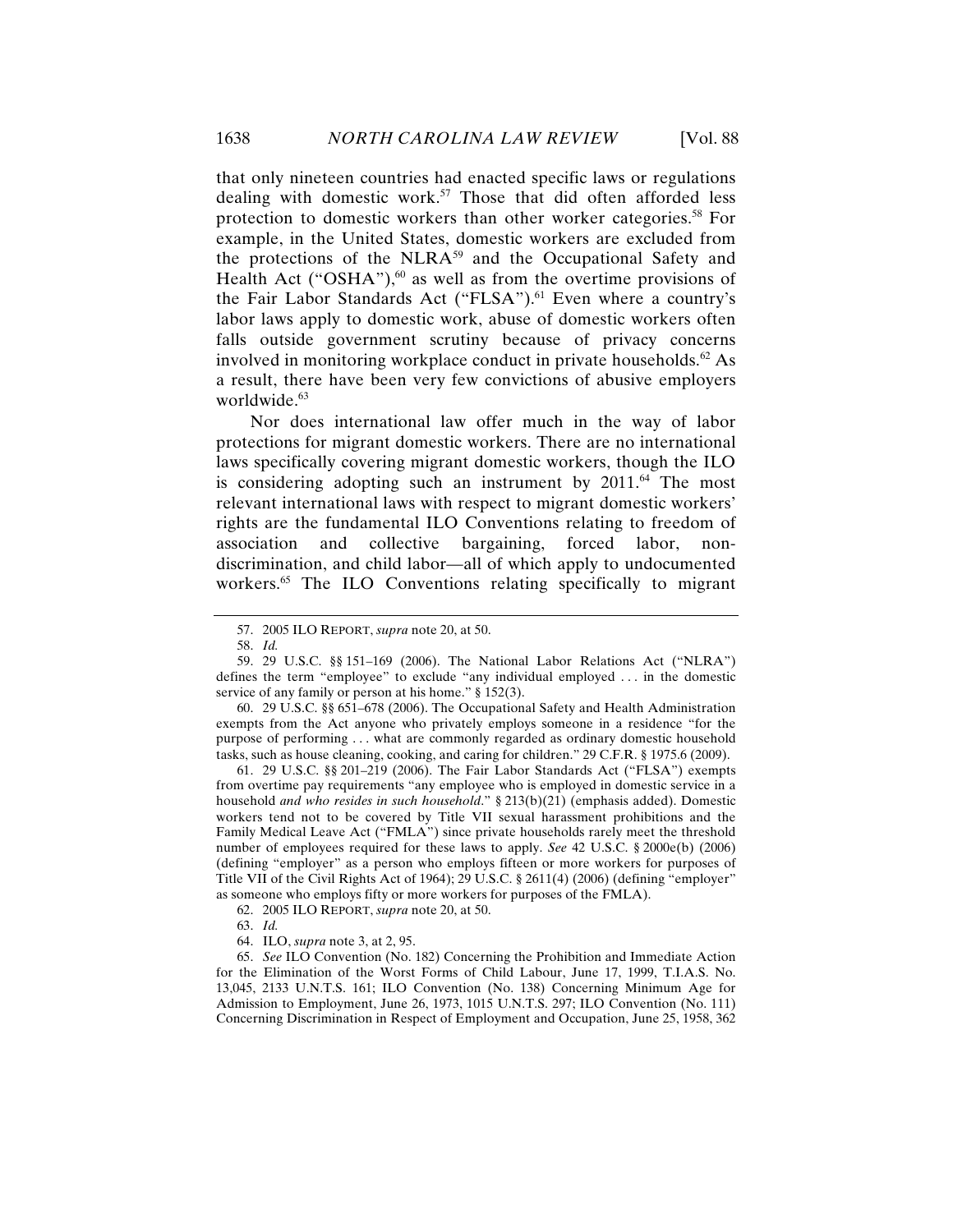workers and the International Convention on the Protection of the Rights of All Migrant Workers and Members of Their Families ("U.N. Migrant Workers Convention") apply to migrant domestic workers, but with lesser protections for undocumented workers.<sup>66</sup> Although most States—with the notable exception of the United States—are parties to the fundamental ILO Conventions, $67$  no major destination countries $^{68}$  are party to the U.N. Migrant Workers Convention, and only a handful are party to the ILO migrant workers conventions.69

While international and national labor laws offer limited recourse for exploited migrant domestic workers, anti-trafficking laws may provide relief for some. The issue of human trafficking has become a priority on national agendas worldwide due to States' growing concerns over the involvement of criminal syndicates in the clandestine migration of peoples and the harms suffered by the estimated 2.4 million people trafficked worldwide.<sup>70</sup> The last decade

U.N.T.S. 31; ILO Convention (No. 105) Concerning the Abolition of Forced Labour, June 25, 1957, S. TREATY DOC. NO. 102-3 (1991), 320 U.N.T.S. 291; ILO Convention (No. 100) Concerning Equal Remuneration for Men and Women Workers for Work of Equal Value, June 29, 1951, 165 U.N.T.S. 303; ILO Convention (No. 98) Concerning the Application of the Principles of the Right to Organise and to Bargain Collectively, July 1, 1949, 96 U.N.T.S. 257; ILO Convention (No. 87) Concerning Freedom of Association and Protection of the Right to Organise, July 9, 1948, 68 U.N.T.S. 17; ILO Convention (No. 29) Concerning Forced or Compulsory Labour, June 28, 1930, 39 U.N.T.S. 55. The texts and ratifications of these conventions are available at the ILO's Web site and are arranged by ILO Convention number. *See* ILOLEX, Database of International Labour Standards, http://www.ilo.org/ilolex/english/convdisp1.htm (last visited May 4, 2010).

<sup>66.</sup> ILO Convention (No. 143) Concerning Migrations in Abusive Conditions and the Promotion of Equality of Opportunity and Treatment of Migrant Workers, June 24, 1975, 1120 U.N.T.S. 323; ILO Convention (No. 97) Concerning Migration for Employment (Revised 1949), July 1, 1949, 120 U.N.T.S. 71; International Convention on the Protection of the Rights of All Migrant Workers and Members of their Families, G.A. Res. 45/158, U.N. Doc. A/RES/45/158 (Dec. 18, 1990).

<sup>67.</sup> *See* ILOLEX, *supra* note 65. Note that the United States has ratified only two of the eight ILO Fundamental Conventions: Convention 105 (forced labor) and Convention 182 (child labor). *Id.*

<sup>68.</sup> For a map of migration trends depicting the major destination countries, see Espinoza, *supra* note 24, at 275–80.

<sup>69.</sup> *See* United Nations Treaty Collection, http://treaties.un.org/Pages/ViewDetails .aspx?src=TREATY&mtdsg\_no=IV-13&chapter=4&lang=en (last visited May 4, 2010) (showing ratification status of U.N. Migrant Workers Convention); ILOLEX, *supra* note 65 (showing ratification status of Convention 97 (migration for employment) and Convention 143 (abuse prevention)).

<sup>70.</sup> 2005 ILO REPORT, *supra* note 20, at 14; Anne Gallagher, *Human Rights and the New UN Protocols on Trafficking and Migrant Smuggling: A Preliminary Analysis*, 23 HUM. RTS. Q. 975, 976–77 (2001).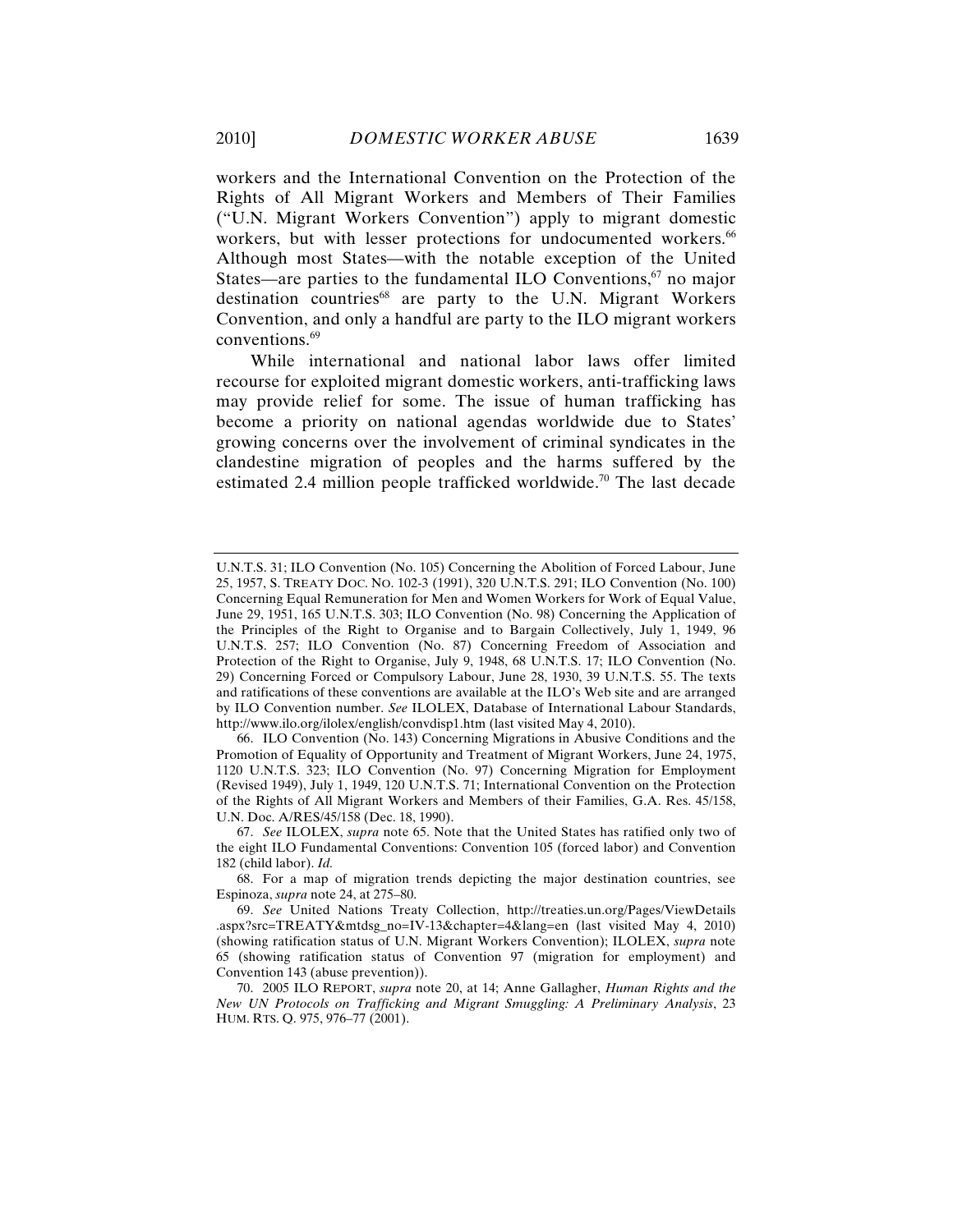has thus borne witness to a rapid proliferation of anti-trafficking laws at the international, regional, and national levels.<sup>71</sup>

Depending on the level of exploitation suffered and the scope of the domestic anti-trafficking law, a migrant domestic worker may be covered under an anti-trafficking regime. Exploitation rises to the level of trafficking when three key elements exist: (1) the recruitment, movement, or harboring of a person, (2) by use of force, fraud, or coercion, and (3) for the purpose of exploitation, including forced labor or services, slavery, slavery-like practices, or servitude.<sup>72</sup> Given this broad definition, anti-trafficking laws could cover a significant swath of migrant domestic worker abuse cases involving more extreme exploitation. This assumes, however, that a domestic antitrafficking law—consistent with international standards—covers trafficking into both sex and non-sex sectors. Regrettably, a number of countries have yet to adopt comprehensive anti-trafficking laws, opting instead to focus only on trafficking into the sex sector.73

But if comprehensive in their scope, anti-trafficking laws may provide an additional avenue of relief to the few currently available to abused domestic workers under international and national laws. For example, until the U.S. Congress passed the Trafficking Victims Protection Act ("TVPA"), $74$  abused domestic workers' options for financial compensation were limited to wage and hour claims under the FLSA and breach of contract actions. The TVPA defines "severe forms of trafficking in persons" as:

The recruitment, harboring, transportation, provision, or obtaining of a person for labor or services, through the use of

the recruitment, transportation, transfer, harbouring or receipt of persons, by means of the threat or use of force or other forms of coercion, of abduction, of fraud, of deception, of the abuse of power or of a position of vulnerability or of the giving or receiving of payments or benefits to achieve the consent of a person having control over another person, for the purpose of exploitation. Exploitation shall include, at a minimum, the exploitation of the prostitution of others or other forms of sexual exploitation, forced labour or services, slavery or practices similar to slavery, servitude or the removal of organs.

G.A. Res. 55/25, Annex II, art. 3(a), U.N. Doc. A/RES/55/25 (Nov. 15, 2000).

73. *See* Janie A. Chuang, *Rescuing Trafficking from Ideological Capture: Prostitution Reform and Anti-Trafficking Law and Policy*, 158 U. PA. L. REV. (forthcoming May 2010).

74. Pub. L. No. 106-386, 114 Stat. 1464 (2000) (codified as amended in scattered sections of 8, 18, 20, 22 & 42 U.S.C.) [hereinafter TVPA].

<sup>71.</sup> Anne T. Gallagher, *Human Rights and Human Trafficking: Quagmire or Firm Ground? A Response to James Hathaway*, 49 VA. J. INT'L L. 789, 792–93 (2009).

<sup>72.</sup> International treaty law defines trafficking as: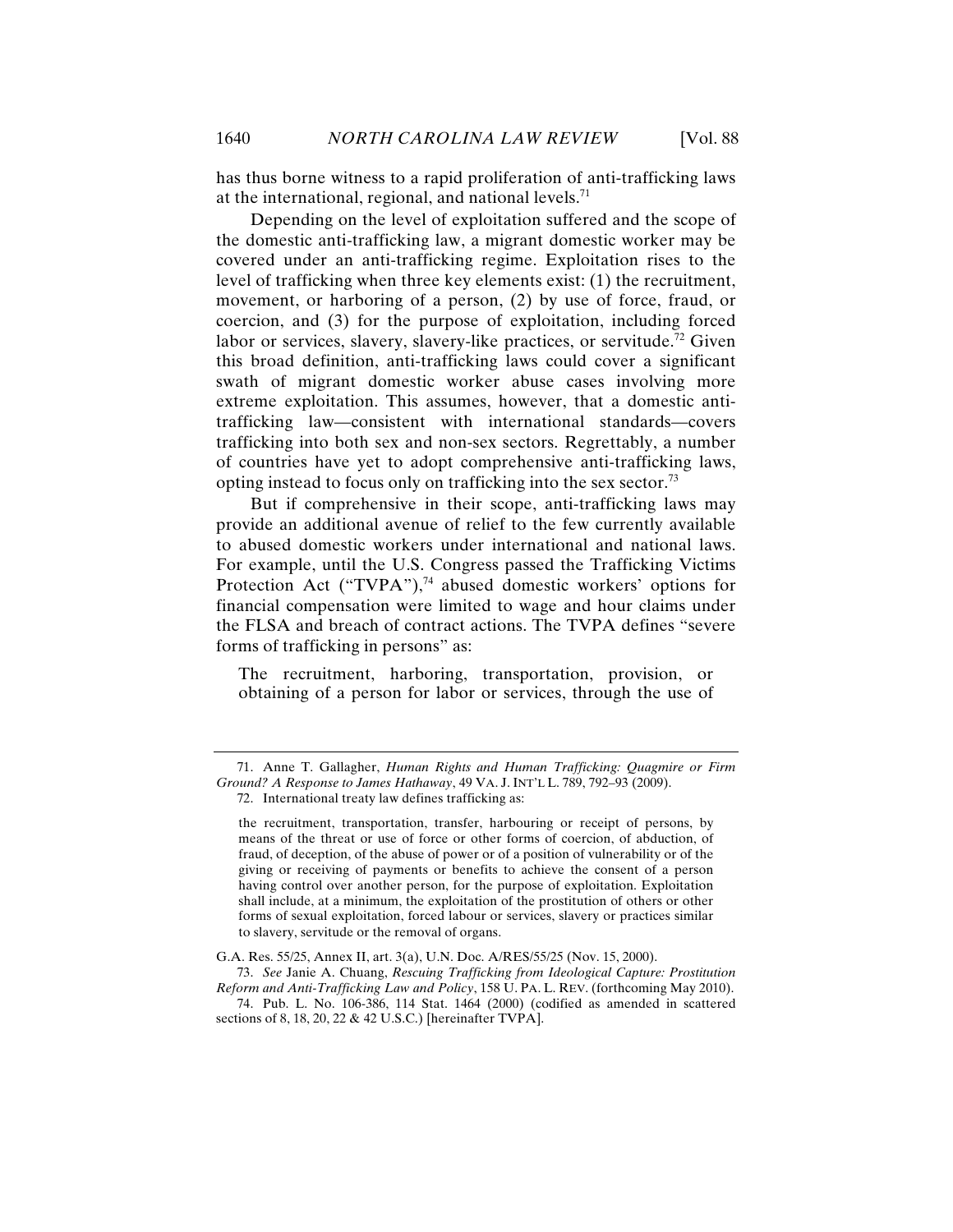force, fraud, or coercion for the purpose of subjection to involuntary servitude, peonage, debt bondage, or slavery.75

Under this definition, a migrant domestic worker subjected to a situation where she feels she cannot leave the employment—e.g., because of debt bondage<sup>76</sup> or threats of harm to herself or her family members—could qualify as trafficked under the TVPA and its subsequent reauthorizations. As long as she provides "reasonable" cooperation in efforts to prosecute her traffickers, the domestic worker could be eligible for social services equivalent to those provided to refugees, temporary (and potentially permanent) residency status, mandatory restitution, and the right to pursue a civil action against her traffickers for monetary compensation.<sup>77</sup>

To better illustrate the limits and possibilities of using antitrafficking laws to address domestic worker exploitation, the following discussion explores the application of U.S. anti-trafficking laws to the much-publicized problem of trafficking by diplomats.

### II. CASE STUDY: TRAFFICKING OF DOMESTIC WORKERS INTO THE UNITED STATES BY DIPLOMATS

Numerous national media stories over the last decade have profiled the abuse of migrant domestic workers by foreign

76. Debt bondage involves being held to a debt for which one's services are not adequately valued in the repayment. For the definition of "debt bondage" under international treaty law, see *supra* note 27.

<sup>75.</sup> 22 U.S.C. § 7102(8)(B) (2006). Since its enactment in 2000, the TVPA has been amended and supplemented by several additional trafficking-related laws. *See* Trafficking Victims Protection Reauthorization Act of 2003, Pub. L. No. 108-193, 117 Stat. 2875 (codified as amended in scattered sections of 8, 18, & 22 U.S.C.) [hereinafter 2003 TVPRA]; Trafficking Victims Protection Reauthorization Act of 2005, Pub. L. No. 109- 164, 119 Stat. 3558 (2006) (codified as amended in scattered sections of 18, 22, & 42 U.S.C.) [hereinafter 2005 TVPRA]; Trafficking Victims Protection Reauthorization Act of 2008, Pub. L. No. 110-457, 122 Stat. 5044 (codified as amended in scattered sections of 6, 8, 18, 22, & 42 U.S.C.A (2009)) [hereinafter 2008 TVPRA].

<sup>77. 22</sup> U.S.C. § 7105(b)(1)(E)(i)(I) (2006) (requiring as a prerequisite for assistance eligibility that the victim be "willing to assist in every reasonable way in the investigation and prosecution" or that the person be "unable to cooperate with such a request due to physical or psychological trauma"); 18 U.S.C. § 1593 (2006) (providing for mandatory court-ordered restitution for victims of criminal defendants convicted of trafficking offenses). For many trafficked persons, the TVPA's requirement of reasonable cooperation is too high a price to pay: the possibility of employer retaliation against the victim and/or her family members and the traumatizing trial process are often strong deterrents against cooperation. *See* Jennifer Nam, *The Case of the Missing Case: Examining the Civil Right of Action for Human Trafficking Victims*, 107 COLUM. L. REV. 1655, 1684–86 (2007); ANTI-SLAVERY INT'L, HUMAN TRAFFIC, HUMAN RIGHTS: REDEFINING VICTIM PROTECTION 123 (2002), http://www.antislavery.org/includes/ documents/cm\_docs/2009/h/hum\_traff\_hum\_rights\_redef\_vic\_protec\_final\_full.pdf.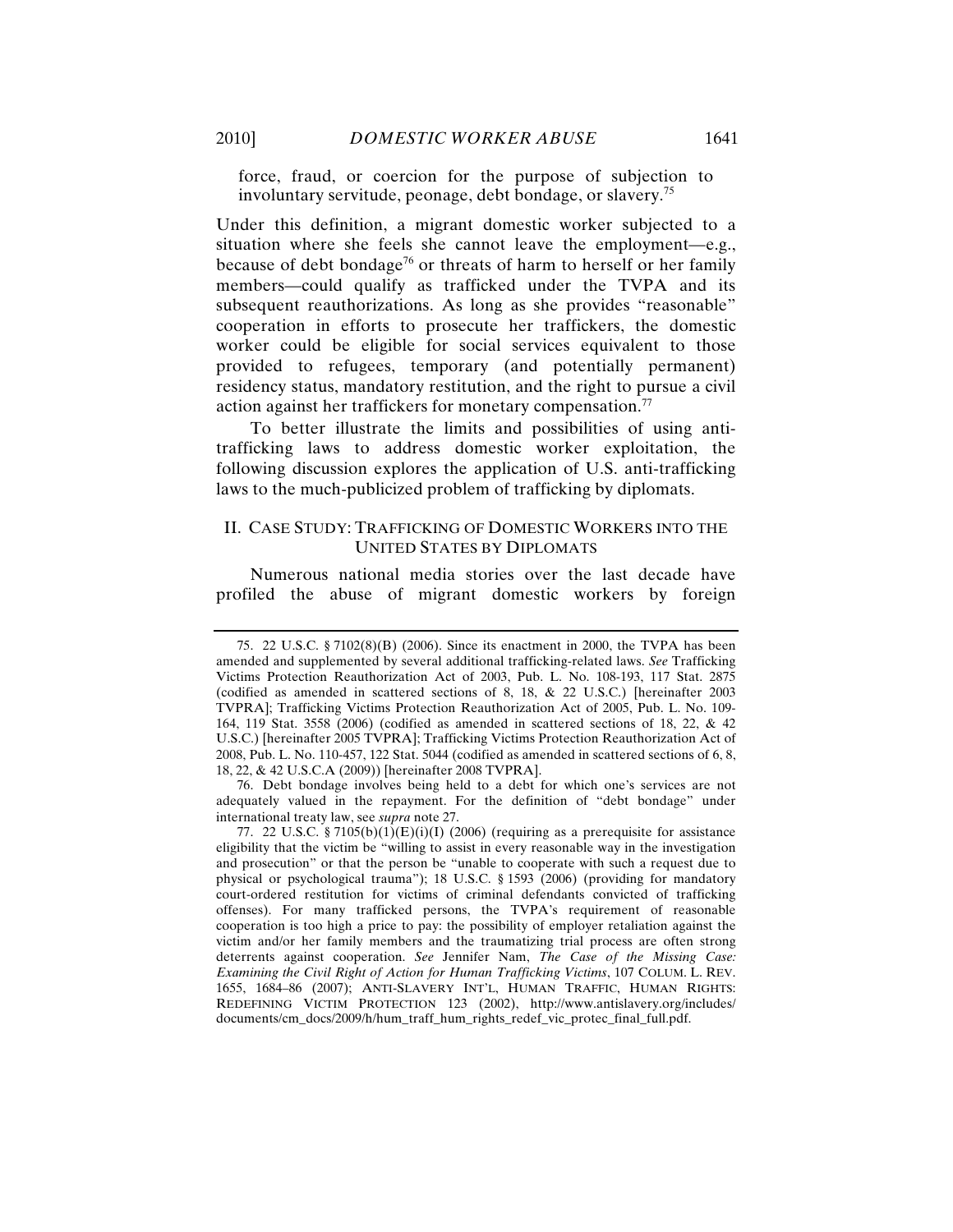diplomats,78 garnering widespread public attention and outrage. Together with the vulnerability factors that all migrant domestic workers face, diplomats' immunity to civil and/or criminal proceedings and the political power they may wield in the workers' home countries create a perfect storm of conditions for exploitation with impunity. While the diplomat cases likely are a small percentage of all domestic worker abuse cases, these cases have had an important spillover effect, prompting broader organizing efforts around domestic worker abuse more generally—from wage and hour abuses at one end of the exploitation spectrum to trafficking and slavery on the other end. $79$ 

Representing one extreme of the abuse spectrum, $\frac{80}{30}$  diplomatic trafficking cases provide a telling case study of the challenges to achieving accountability for migrant domestic worker abuse. Here, the perpetrators of the harm are government actors; their direct ties to the State carry the expectation of accountability given (most)

<sup>78.</sup> *See* Larry Luxner, *Oppressed Nannies: State Department Orders Embassies to Clean Up Their Act*, WASH. DIPLOMAT, Feb. 2010, *available at* http://www .washdiplomat.com/February%202010/a2\_02\_10.html; *supra* note 1. The United States is not alone in experiencing this problem. Reports indicate that one-fifth of domestic worker trafficking cases in France involve diplomats, and the problem has become a priority issue with respect to Belgium's efforts to combat trafficking. *Cf.* U.S. DEP'T OF STATE, TRAFFICKING IN PERSONS REPORT 78, 135 (2009) [hereinafter 2009 TIP REPORT] (noting exploitation of domestic workers by diplomats posted in Belgium and France); U.S. DEP'T OF STATE, TRAFFICKING IN PERSONS REPORT 69, 120 (2008) [hereinafter 2008 TIP REPORT] (same); U.S. DEP'T OF STATE, TRAFFICKING IN PERSONS REPORT 63, 101 (2007) [hereinafter 2007 TIP REPORT] (same). All three of these reports are available at http://www.state.gov/g/tip/rls/tiprpt/index.htm.

<sup>79.</sup> See, for example, the American Civil Liberties Union's ("ACLU") domestic worker campaign. American Civil Liberties Union, Domestic Workers, http://www.aclu .org/human-rights-immigrants-rights-womens-rights/domestic-workers (last visited May 4, 2010) (depicting the stories of several domestic workers who had been abused by diplomats in the United States).

<sup>80.</sup> In a 2007 compilation of case summaries, the ACLU identified fifty-nine such cases in the United States. *Id.* (follow "Domestic Workers Abused by Diplomats – Case Summaries" hyperlink). In a 2008 report, the U.S. Government Accountability Office ("GAO") identified forty-two cases of domestic worker abuse by foreign diplomats posted in the United States since 2000, noting that the actual number was likely higher. U.S. GOV'T ACCOUNTABILITY OFFICE, U.S. GOVERNMENT'S EFFORTS TO ADDRESS ALLEGED ABUSE OF HOUSEHOLD WORKERS BY FOREIGN DIPLOMATS WITH IMMUNITY COULD BE STRENGTHENED 11 (2008) [hereinafter GAO REPORT], *available at*  http://www.gao.gov/new.items/d08892.pdf. The GAO notes that these cases are underreported due to workers' fear of contacting law enforcement, nongovernmental organizations' protection of victim confidentiality, limited information on some cases handled by the U.S. government, and federal agencies' challenges in identifying cases. *Id.*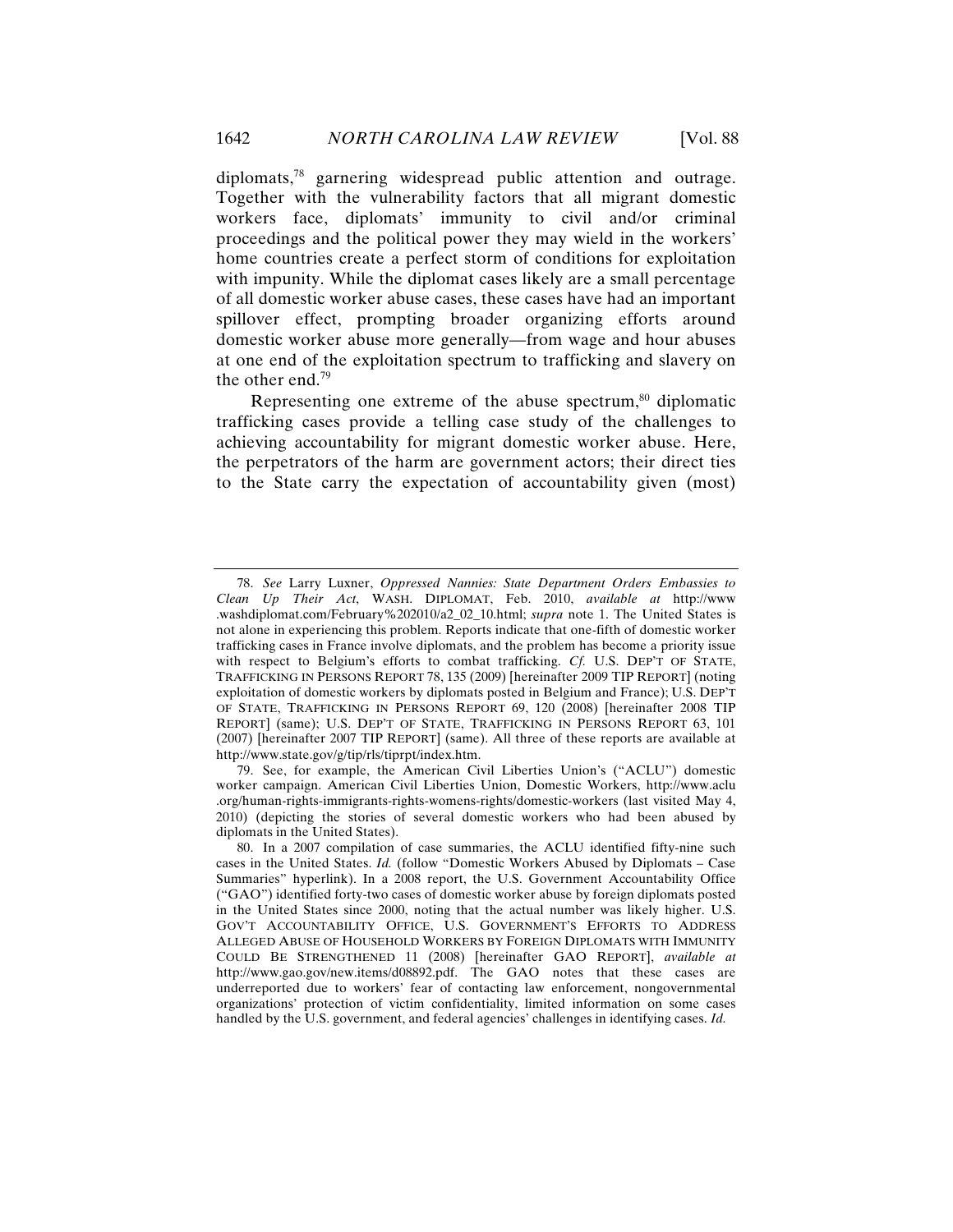States' ratification of the U.N. Trafficking Protocol.<sup>81</sup> The United States' self-positioning as a global leader in the fight against human trafficking $82$  heightens expectations that the United States, in particular, will be vigilant in addressing trafficking within its own borders. In this sense, trafficking by diplomats is a problem that tests whether and to what extent States' rhetorical commitment to eradicating human trafficking translates into reality. Moreover, although immunity is a tremendous challenge unique to these diplomat cases, navigating immunity issues forces advocates and committed State actors to find creative avenues to prevent and address the problem of domestic worker abuse—solutions that may be more broadly applicable to abuses outside the diplomatic context.

### *A. Exploitation of Domestic Workers by Diplomats*

Each year, the U.S. State Department issues approximately 3,500 special visas for domestic workers—A-3 visas for workers of diplomatic personnel and their families, and G-5 visas for workers of foreign officials for international organizations (such as the United Nations or World Bank).<sup>83</sup> Diplomats apply for visas for their workers,<sup>84</sup> which are issued for one to three years with possible twoyear extensions.<sup>85</sup> The visas are tied to the diplomat–applicant, providing the domestic worker with lawful immigration status for the

<sup>81.</sup> United Nations Treaty Collection, http://treaties.un.org/Pages/ViewDetails.aspx ?src=TREATY&mtdsg\_no=XVIII-12-a&chapter=18&lang=en (last visited May 4, 2010) (noting that 135 countries are party to the Protocol).

<sup>82.</sup> The U.S. State Department issues a yearly report ranking other countries' efforts to combat trafficking according to a set of U.S. standards, with those countries falling in the lowest tier being potentially subject to unilateral sanctions. For a discussion of the sanctions regime and its implications for international anti-trafficking law and policy, see Janie Chuang, *The United States as Global Sheriff: Using Unilateral Sanctions to Combat Human Trafficking*, 27 MICH. J. INT'L L. 437, 452–54 (2006). The 2010 U.S. State Department Trafficking in Persons ("TIP") Report will—for the first time—assess the United States' own efforts to combat trafficking. *See* Request for Information for the 2010 Trafficking in Persons Report, 75 Fed. Reg. 11,982, 11,982–85 (Mar. 12, 2010) ("For the 2010 TIP Report, the United States will voluntarily report on its compliance with the minimum standards.").

<sup>83.</sup> U.S. DEP'T OF STATE, 9 FOREIGN AFFAIRS MANUAL § 41.21 n.6 (2009), *available at* http://www.state.gov/m/a/dir/regs/fam/09fam/c22752.htm (describing classification requirements for A-3 and G-5 visas).

<sup>84.</sup> *See* U.S. Department of State, Employees of International Organizations and NATO, http://travel.state.gov/visa/temp/types/types\_2638.html#4 (last visited May 4, 2010).

<sup>85.</sup> HUMAN RIGHTS WATCH, HIDDEN IN THE HOME: ABUSE OF DOMESTIC WORKERS WITH SPECIAL VISAS IN THE UNITED STATES 4 (2001) [hereinafter HIDDEN IN THE HOME].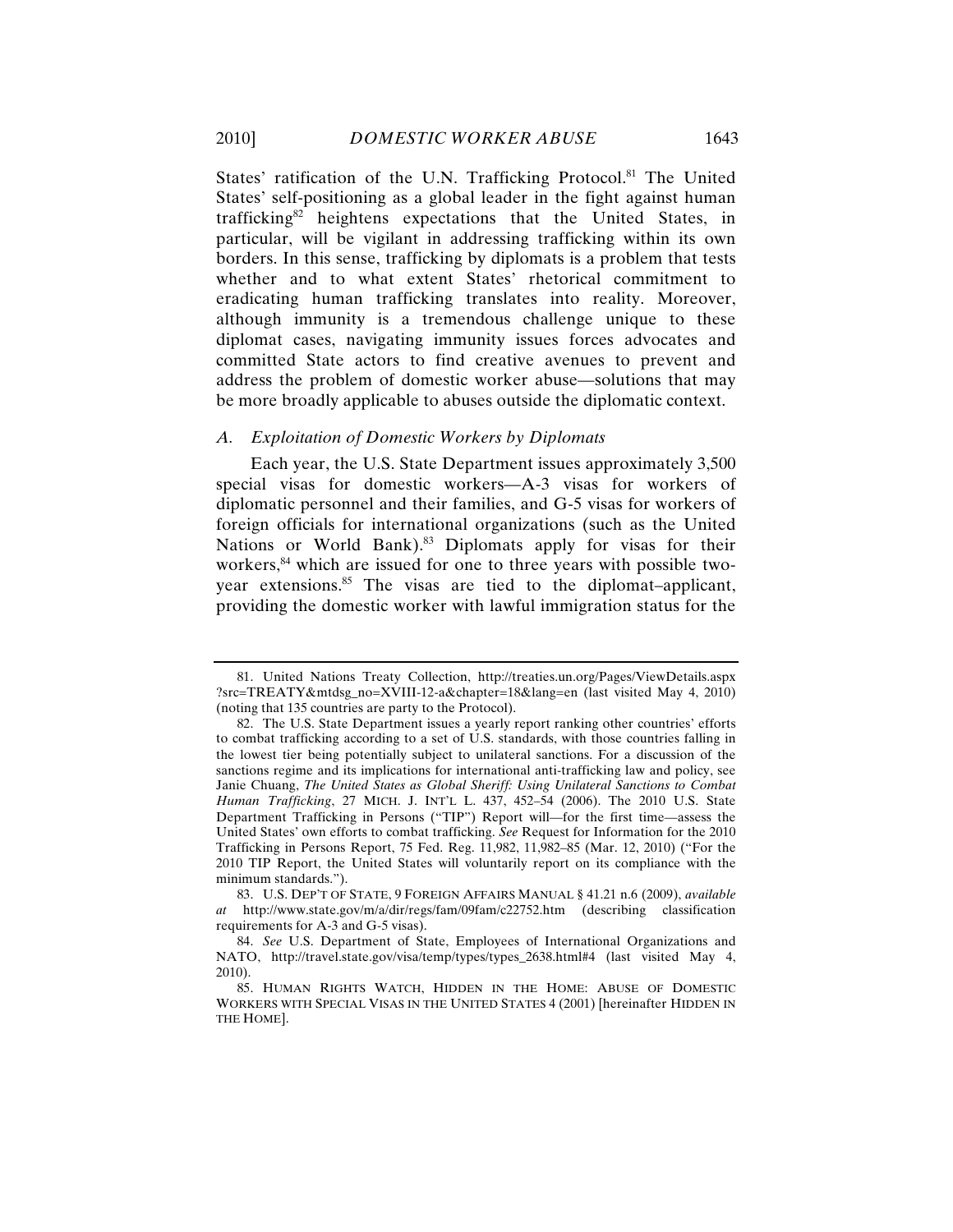duration of the worker's employment by the applicant.<sup>86</sup> Unlike other employment-based temporary visa programs in the United States, the employment requirements for A-3/G-5 migrant domestic workers are not set forth in U.S. law or regulations. Rather, such conditions are established as employment contract requirements in the State Department's Foreign Affairs Manual ("FAM") and are supplemented by recommended—but not mandatory—provisions set forth in State Department circular diplomatic notes.<sup>87</sup> Under this guidance, visa applications must include an employment contract that stipulates that the employer will abide by U.S. laws (including minimum wage laws), will provide information regarding payment schedules, work duties, and hours, and will not withhold the employee's passport, employment contract, or other personal property, or require the employee to remain on the premises after working hours without compensation.<sup>88</sup>

In practice, however, these contract requirements provide little protection from abuse. No government agency has responsibility for ensuring the contract requirements are fulfilled, and the FAM does not provide a right of action for domestic workers.<sup>89</sup> Rather, exploited workers must base their complaints on violations of other U.S. law provisions, such as the failure to pay minimum wage, breach of contract, trafficking, or for torts under state law.<sup>90</sup> Workers tend not to receive copies of their contracts from their employers, however, and U.S. consular offices have only very recently been required to keep contracts on file.<sup>91</sup> Exploited workers, in any event, often are reluctant to report their abuse for fear that their employers will use their political status and connections to harm the workers or their families back home.<sup>92</sup>

The biggest obstacle to accountability for diplomatic trafficking lies in the privileges and immunities the U.S. government affords to certain foreign diplomats and consular officials pursuant to international and U.S. law.<sup>93</sup> Depending on their rank, employers of

<sup>86.</sup> *Id.*

<sup>87.</sup> U.S. DEP'T OF STATE, *supra* note 83, § 41.21 n.6.1.

<sup>88.</sup> *See id.* § 41.22 n.4.4.

<sup>89.</sup> *See generally id.* § 41 (describing the scope of the Foreign Affairs Manual and the State Department's oversight authority regarding employees of diplomats).

<sup>90.</sup> *Id.*; *see also* 2003 TVPRA, *supra* note 75, § 4(a)(4), 18 U.S.C. § 1595 (2006) (providing a civil remedy for trafficked persons).

<sup>91.</sup> HIDDEN IN THE HOME, *supra* note 85, at 24.

<sup>92.</sup> *Id.* at 32–33.

<sup>93.</sup> *See generally* Vienna Convention on Consular Relations, Apr. 24, 1963, 21 U.S.T. 77, 596 U.N.T.S. 261; Vienna Convention on Diplomatic Relations, Apr. 18, 1961, 23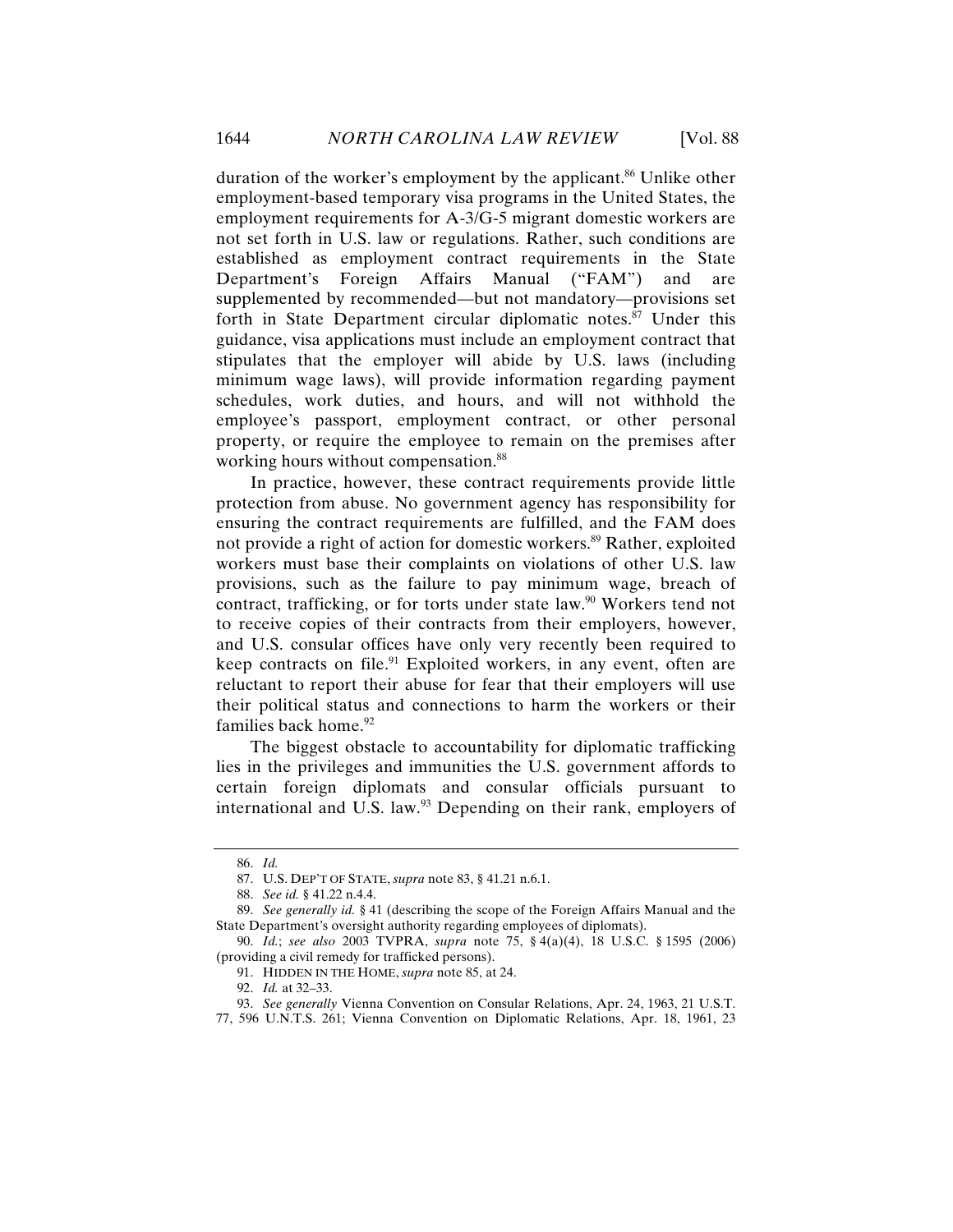A-3/G-5 visa holders may be entitled to some degree of immunity. An employer with full diplomatic immunity—e.g., an ambassador or other diplomatic officer—is generally immune (as are his or her recognized family members) from the civil and criminal jurisdiction of U.S. courts.<sup>94</sup> They cannot, for example, be arrested, detained, or prosecuted, and their residences cannot be searched without their consent.95 Employers with partial or "official acts" immunity—such as those employed by international organizations—are immune from civil and criminal jurisdiction of U.S. courts only for conduct performed under their official duties or functions.96

Though the concept of immunity seems at odds with basic notions of justice, proponents justify the practice as necessary because diplomats could not fulfill their diplomatic functions without such privileges.97 Subjecting diplomats to ordinary legal and political interference from the State or other individuals would place diplomats in the uncomfortable position of relying on the goodwill of the receiving State. The "reciprocal nature" of diplomatic immunity fosters compliance, as limits to immunity imposed by one State would likely be reciprocally imposed on that State's diplomats abroad.<sup>98</sup>

There are narrow exceptions to diplomatic immunity, but their interpretation in U.S. case law offers limited recourse for abused domestic workers to sue their diplomat–employers. Despite advocates' efforts to argue for an expanded interpretation, U.S. courts have narrowly interpreted the "commercial activities" exception to diplomatic immunity<sup>99</sup> as being limited to the pursuit of a

94. For a breakdown of diplomatic and consular privileges and immunities, see Appendix III to the GAO REPORT, *supra* note 80, at 37–38.

95. *Id.* at 37.

96. *Id.* at 38.

97. *See* Leslie Shirin Farhangi, Note, *Insuring Against Abuse of Diplomatic Immunity*, 38 STAN. L. REV. 1517, 1520–22 (1986).

98. U.S. DEP'T OF STATE, REPORT ON THE NEED AND FEASIBILITY OF A COMPENSATION PROGRAM FOR VICTIMS OF DIPLOMATIC CRIMES 4 (1990) [hereinafter DEP'T OF STATE COMPENSATION FOR DIPLOMATIC CRIMES REPORT] (noting concerns that failure by the United States to respect diplomatic immunity could subject U.S. diplomats to "speculative charges before hostile foreign courts").

99. VCDR, *supra* note 93, art. 31(1)(c). This exception holds that diplomatic immunity does not attach to "action[s] relating to any professional or commercial activity exercised by the diplomatic agent in the receiving State outside his official functions." *Id.*

U.S.T. 3227, 500 U.N.T.S. 95 [hereinafter VCDR]; Agreement between the United Nations and the United States of America Regarding the Headquarters of the United Nations, June 26, 1947, 61 Stat. 3416, 11 U.N.T.S. 11. At the domestic level, the International Organizations Immunities Act extends certain privileges, exemptions, and immunities to international organizations and their employees. 22 U.S.C. §§ 288–288l (2006).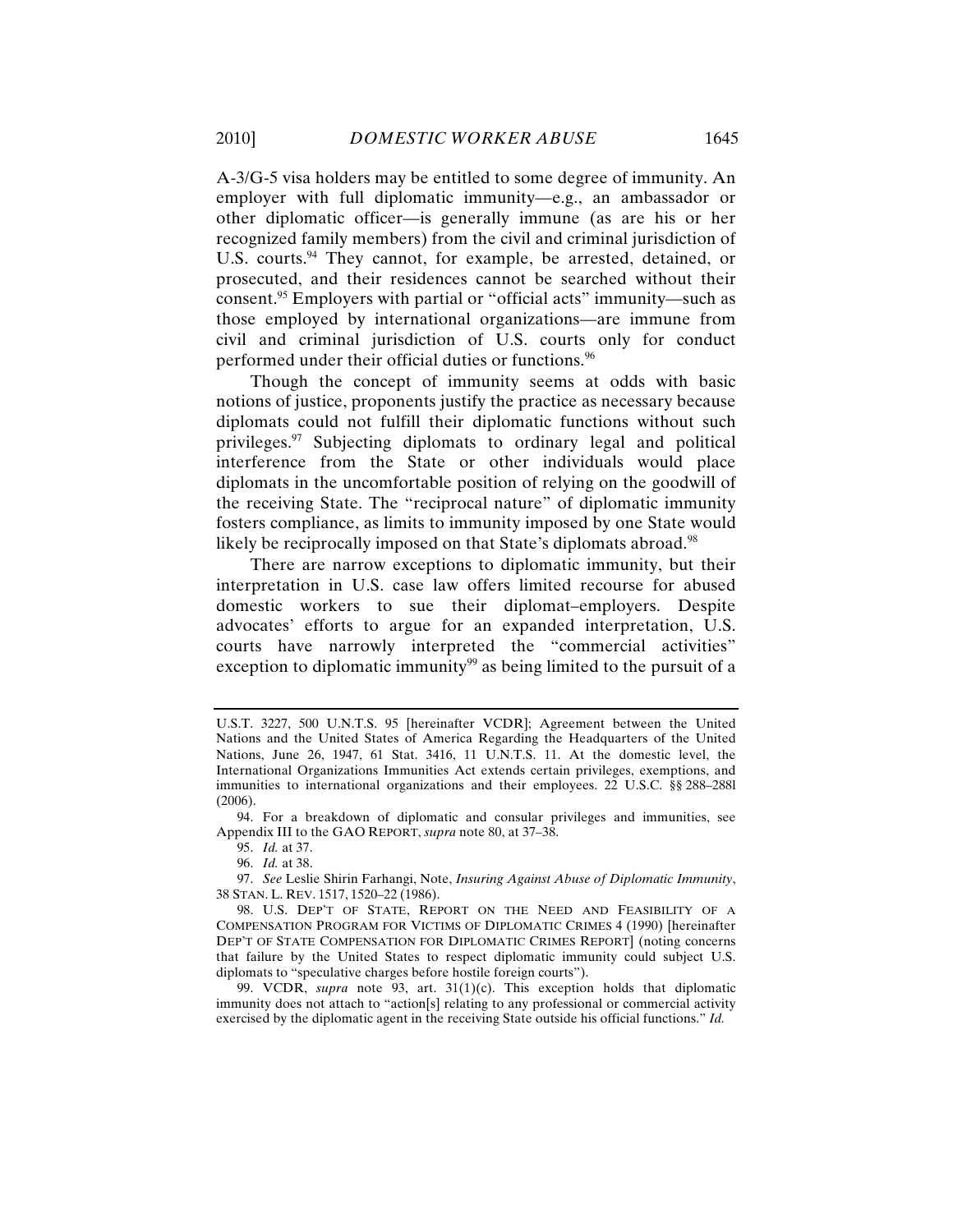trade or business activity. As such, " 'it does not encompass contractual relationships for goods and services incidental to the daily life of the diplomat and his family in the receiving State,' $\frac{100}{100}$  such as dry cleaning or domestic help. While these courts acknowledge that this may appear to be unfair, the " 'apparent inequity to a private individual is outweighed by the great injury to the public that would arise' " from disrupting diplomatic relations between the host and sending States.<sup>101</sup>

Recent developments in diplomatic immunity case law, however, do provide a narrow exception to immunity for lawsuits brought against *former* diplomats accused of exploiting domestic workers. In *Baoanan v. Baja*, 102 a federal district court found that former diplomats have only "residual" immunity once they leave their diplomatic posts.103 Under the Vienna Convention, residual immunity is limited to "acts performed by [the diplomat] in the exercise of his functions as a member of the mission,"104 often referred to as "official acts" immunity.105 The *Baja* court denied the diplomat–employer's motion to dismiss, finding that because the plaintiff's employment pertained predominantly to the private needs of the Baja family and their domestic affairs, the employment fell outside the scope of the defendant's residual immunity.106 While potential claimants face the challenges of effecting service abroad and possible tolling of the statutes of limitations, for some, the opportunity to sue one's abusive diplomat–employer may nonetheless be worth pursuing.

#### *B. Current Efforts to Address Diplomatic Impunity for Trafficking*

Combined with employers' diplomatic and consular immunity, the failure to codify the FAM requirements as mandatory obligations and to provide a meaningful enforcement mechanism open the door for employers of A-3/G-5 domestic workers to exploit these workers with impunity. Although such exploitation has been a known phenomenon since at least  $2001$ ,<sup>107</sup> the problem received concerted attention from policy makers beginning only in 2007. Allegations of

<sup>100.</sup> Gonzalez Paredes v. Vila, 479 F. Supp. 2d 187, 193 (D.D.C. 2007) (quoting Tabion v. Mufti, 73 F.3d 535, 538 (4th Cir. 1996)).

<sup>101.</sup> *Id.* at 195 (quoting Tabion v. Mufti, 73 F.3d 535, 539 (4th Cir. 1996)).

<sup>102.</sup> 627 F. Supp. 2d 155 (S.D.N.Y. 2009).

<sup>103.</sup> *Id.* at 161.

<sup>104.</sup> VCDR, *supra* note 93, art. 39(2).

<sup>105.</sup> *See, e.g.*, GAO REPORT, *supra* note 80, at 11 (describing residual immunity as "official acts" immunity).

<sup>106.</sup> *Baoanan*, 627 F. Supp. 2d at 161–64.

<sup>107.</sup> *See, e.g.*, HIDDEN IN THE HOME, *supra* note 85, at 1–2.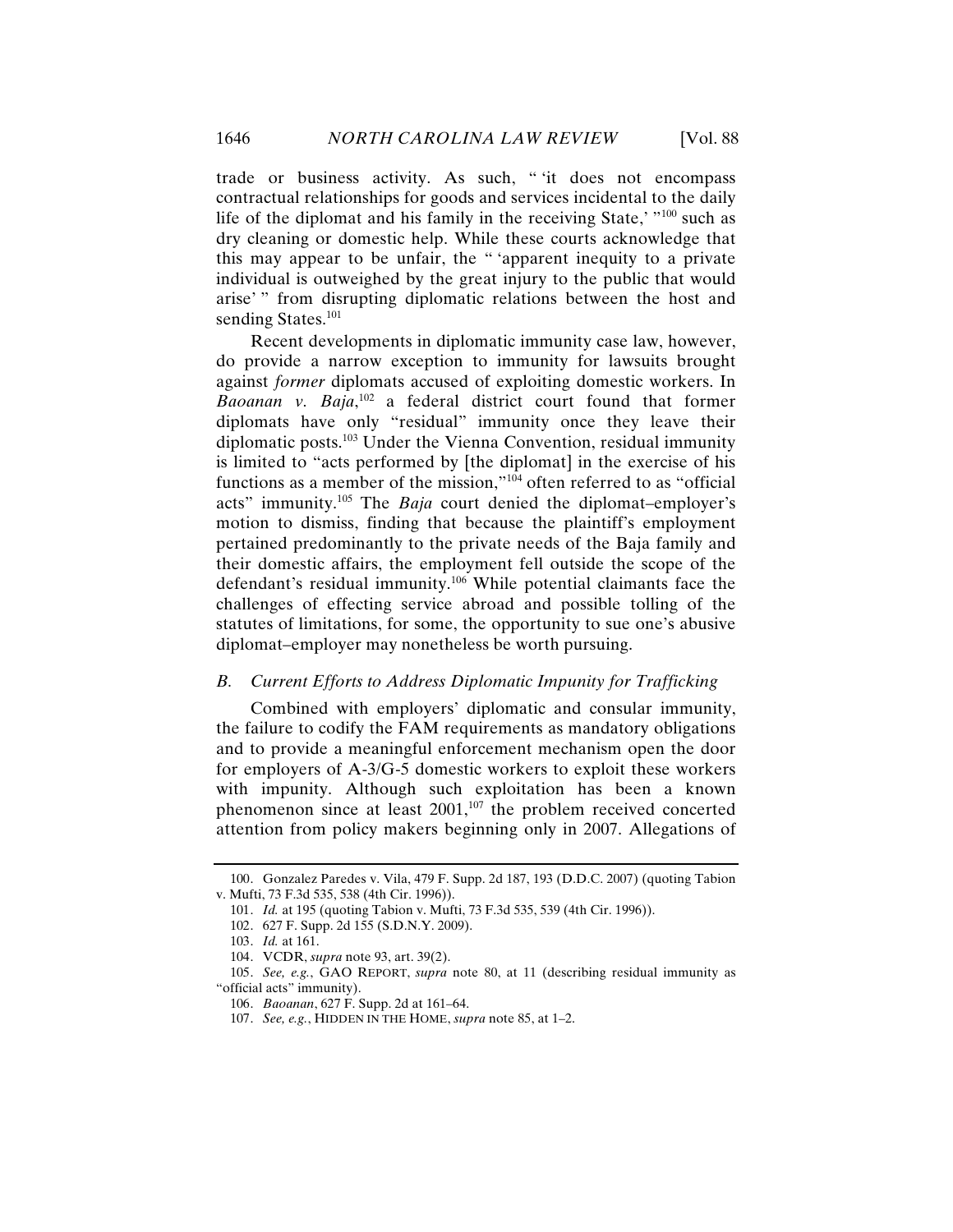increasing incidents of abuse by foreign diplomats prompted the Senate Committee on the Judiciary to request the U.S. Government Accountability Office ("GAO") to assess the U.S. government's response to the phenomenon.108 In its report, the GAO revealed that none of the diplomats in the forty-two cases of diplomatic abuse identified by the GAO since 2000 had yet to be held accountable.<sup>109</sup>

In an attempt to address this problem, the 2008 Trafficking Victims Protection Reauthorization Act ("2008 TVPRA") provides enhanced protections for trafficked  $A-3/G-5$  domestic workers.<sup>110</sup> Focused on preventing abuses, the 2008 TVPRA mandates that the State Department develop and oversee the distribution of a pamphlet to workers detailing their rights and available resources in the event of exploitation.111 The 2008 TVPRA also places conditions on visa issuance that enable consular officers to better gauge the possibility of future abuse, $112$  and it requires the State Department to record A-3/G-5 workers' entries into and departures from the United States and any allegations of abuse.113 The 2008 TVPRA also authorizes the State Department to suspend visa issuance to applicants seeking to work for officials of a mission or international organization where there is credible evidence that one or more employees of the mission or organization have abused an A-3 or G-5 worker and that the abuse was tolerated by that mission or international organization.<sup>114</sup>

To facilitate legal redress for exploited workers, the 2008 TVPRA permits workers to remain legally in the United States for

<sup>108.</sup> *See* Letter from Richard J. Durbin & Tom Coburn, U.S. Senators, Subcomm. on Human Rights and the Law of the S. Comm. on the Judiciary, to the Honorable David M. Walker, Comptroller Gen. of the U.S. (May 17, 2007) (on file with the North Carolina Law Review); *see also International Trafficking in Persons: Taking Action to Eliminate Modern Day Slavery Before the H. Comm. on Foreign Affairs*, 110th Cong. 11–60 (2007) (statements by trafficking victims and by proponents of restricting diplomatic immunity); *Legal Options to Stop Human Trafficking: Hearing Before the Subcomm. on Human Rights of the S. Comm. on the Judiciary*, 110th Cong. 75–84 (2007) (statement of Martina Vandenberg, Partner, Jenner & Block LLP) (testifying as to shortcomings in U.S. efforts to implement trafficking-related human rights protections); CAROLINE FREDERICKSON & VANIA LEVEILLE, ERADICATING SLAVERY: PREVENTING THE ABUSE, EXPLOITATION AND TRAFFICKING OF DOMESTIC WORKERS BY FOREIGN DIPLOMATS AND ENSURING DIPLOMATIC ACCOUNTABILITY 1–8 (2007), http://www.aclu.org/images/asset\_upload \_file359\_32786.pdf (memorializing a statement to be read before the House Foreign Affairs Committee).

<sup>109.</sup> GAO REPORT, *supra* note 80, at 12–13.

<sup>110.</sup> 2008 TVPRA, *supra* note 75, §§ 202–203, 8 U.S.C.A. §§ 1375b–c (2009).

<sup>111.</sup> *Id.* § 202, 8 U.S.C.A. § 1375b.

<sup>112.</sup> *Id.* § 203(b)(1), 8 U.S.C.A. § 1375c(b)(1).

<sup>113.</sup> *Id.* § 203(b)(4), 8 U.S.C.A. § 1375c(b)(4).

<sup>114.</sup> *Id.* § 203(a)(2), 8 U.S.C.A. § 1375c(a)(2).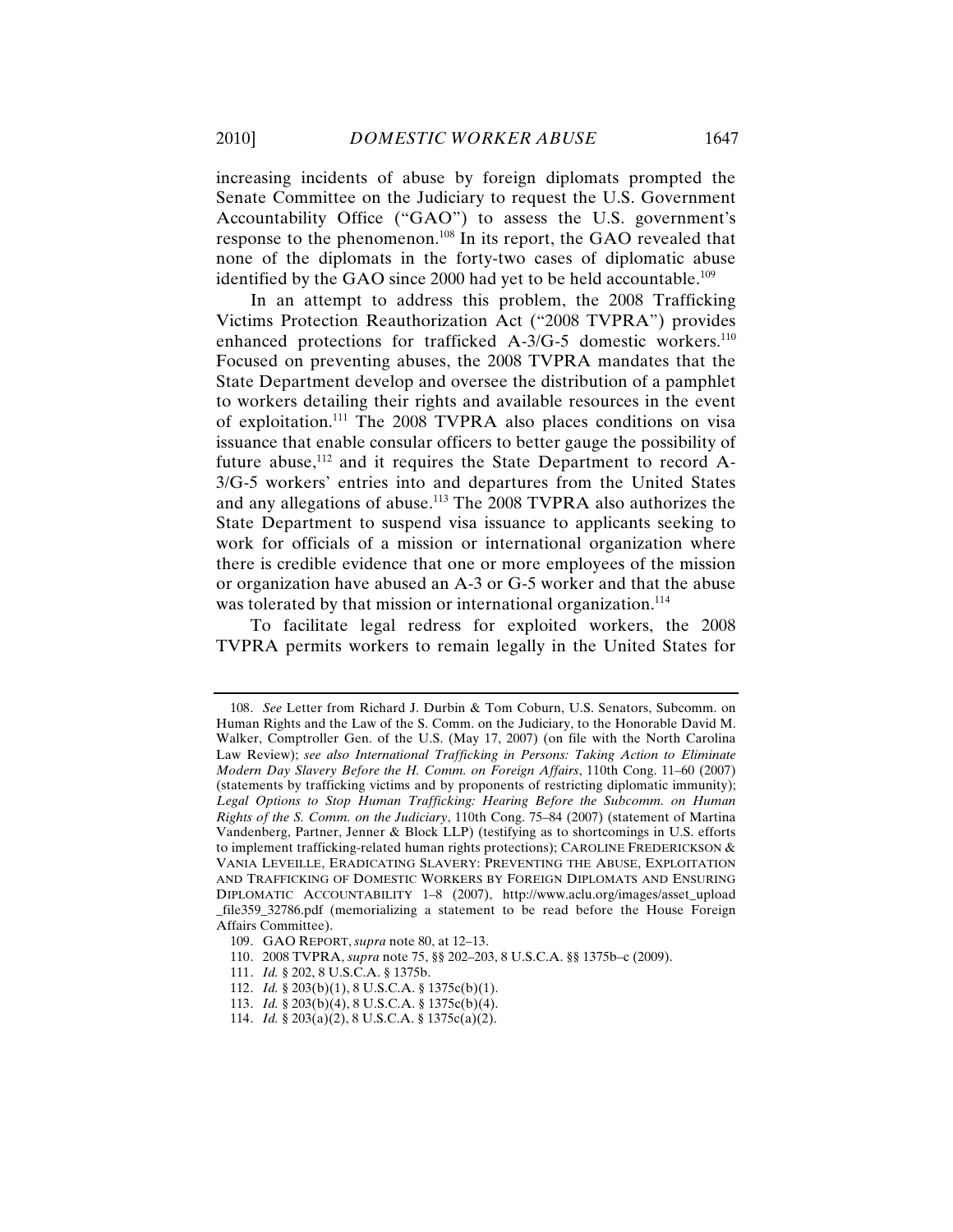the time necessary to pursue legal proceedings against their employers.<sup>115</sup> Moreover, to encourage more proactive measures with respect to possible remedies for exploited A-3/G-5 workers, the 2008 TVPRA requires the State Department to consider the feasibility of establishing a system to monitor the treatment of A-3/G-5 workers, to adjudicate abuses, and to provide compensation to exploited workers.<sup>116</sup>

The U.S. government's efforts to implement the 2008 TVPRA provisions thus far have focused entirely on prevention measures, however. In addition to producing the educational pamphlet for workers (with extensive input from NGOs and anti-trafficking advocates), $117$  the State Department has instituted a pre-notification requirement that diplomatic missions are to inform the State Department in advance of any anticipated A-3 or G-5 applications.<sup>118</sup> The pre-notification requirement enables the State Department to maintain accurate records of domestic workers currently employed by diplomatic personnel in the United States. It also puts the heads of missions and embassies on notice that they are generally accountable for the treatment of domestic workers employed by their mission members and that they cannot disclaim—as they have in the past knowledge of the existence of the worker alleging abuse.<sup>119</sup> To ensure that employers have the means to pay the legally required wages, the State Department has also instituted a presumption of visa

119. U.S. DEP'T OF STATE, REPORT TO CONGRESS REGARDING THE "WILLIAM WILBERFORCE TRAFFICKING VICTIMS PROTECTION REAUTHORIZATION ACT OF 2008" 2–3 (2009) (on file with the North Carolina Law Review) [hereinafter U.S. DEP'T OF STATE REPORT TO CONGRESS]. A diplomatic note recently circulated to all Chiefs of Mission states that "[t]he Secretary of State wishes to advise that the Department of State accepts Pre-Notification Forms with the understanding that the Chief of Mission has reviewed and authorized any such proposed employment by a mission member of a domestic worker." Diplomatic Note from Department of State to the Chiefs of Mission (Sept. 16, 2009) (on file with the North Carolina Law Review).

<sup>115.</sup> *Id.* § 203(c)(1), 8 U.S.C.A. § 1375c(c)(1).

<sup>116.</sup> *Id.* § 203(d)(2), 8 U.S.C.A. § 1375c(d)(2). The 2008 TVPRA itself proposed several compensation schemes, including a bond program, a general compensation fund, and an insurance scheme. *Id.*

<sup>117.</sup> *See supra* note 111 and accompanying text.

<sup>118.</sup> On May 21, 2009, the U.S. State Department hosted a public meeting for input regarding the information pamphlet "Legal Rights and Resources: Applying for Employment or Education-Based Nonimmigrant Visas" (A-3, G-5, H, J, and B-1). *See*  Memorandum from May State Department Meeting on Domestic Worker Exploitation (May 21, 2009) (on file with the North Carolina Law Review). All U.S. consular posts have been instructed to post the pamphlet on their Web sites, and the U.S. State Department is in the process of translating the pamphlet into different languages. Interview with unnamed official, U.S. State Dep't Office of Protocol, in Wash., D.C., (Mar. 30, 2010) [hereinafter State Dep't Office of Protocol Interview].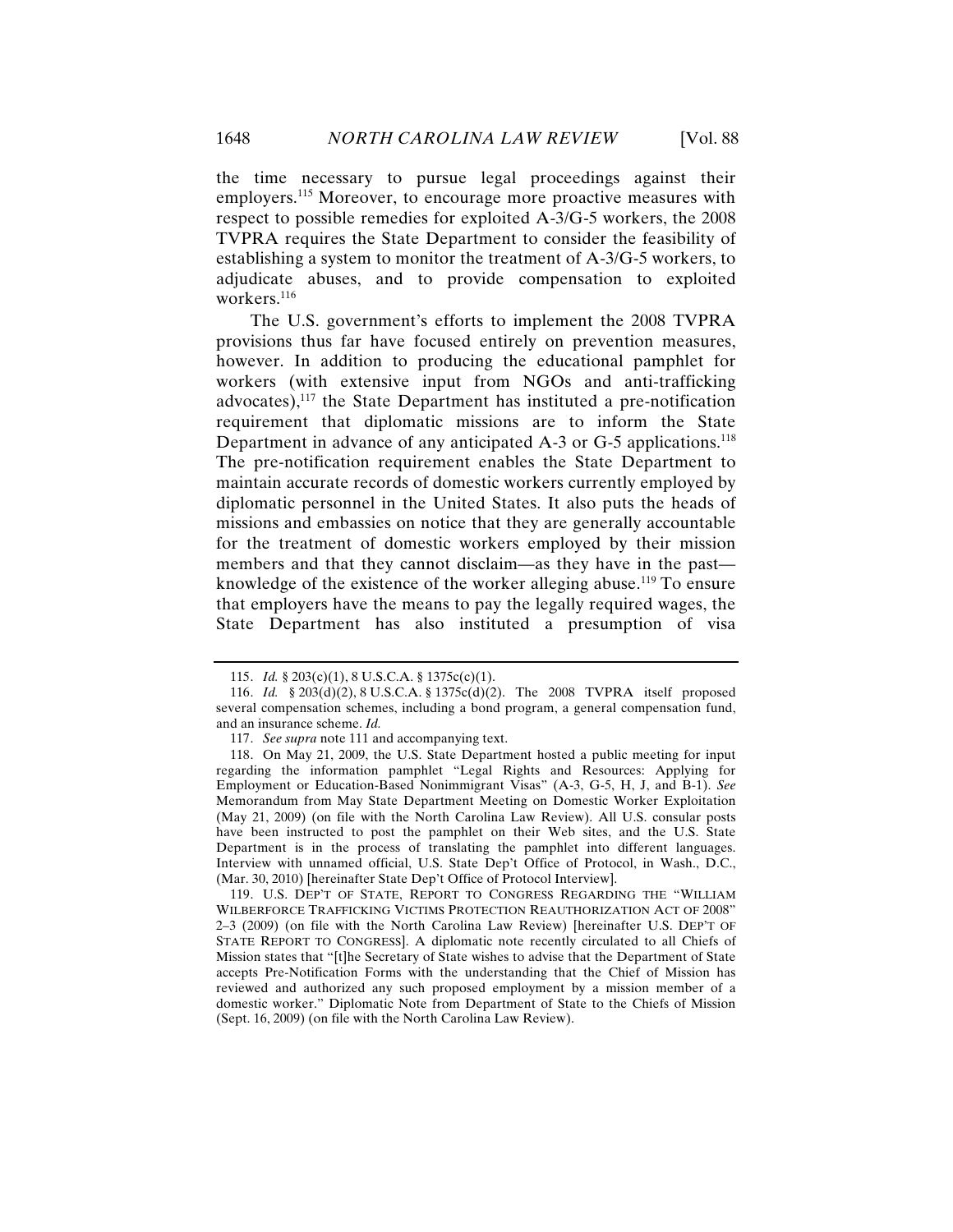2010] *DOMESTIC WORKER ABUSE* 1649

ineligibility unless the potential employer carries the diplomatic rank (or equivalent) of Minister or higher.120 Moreover, Chiefs of Mission are to ensure that employers make wage payments via check or electronic fund transfer to a bank account in the domestic worker's name only (cash payments are impermissible).<sup>121</sup>

The pre-notification requirement, diplomatic rank prerequisite, and bank account requirements are not statutorily mandated but rather innovations of the State Department. As this Essay goes to publication, the State Department has yet to implement the requirement of visa issuance suspension (e.g., for missions or organizations that have tolerated past A-3/G-5 worker abuse) arguably the most stringent of measures *mandated* by the 2008 TVPRA and championed by rights advocates.<sup>122</sup>

#### *C. Critique*

The actions recently taken by the State Department are a welcome and long overdue effort to acknowledge and begin to address domestic worker trafficking by diplomats. But they are lacking in several key respects. These initiatives aim to prevent *future* trafficking of A-3/G-5 visa-holders but do little to ensure safety and provide relief for those *already* trafficked into the United States.123 As discussed below, the State Department has been reluctant to consider—much less adopt—the possible compensation schemes proposed in the 2008 TVPRA, pegging its hopes on the specious notion that its prevention efforts will obviate the need for remedies. The prevention measures it has pursued thus far, however, reflect a fundamental failure to understand the power dynamics at play in a trafficking situation and the nature of the exploitation trafficked domestic workers face, thereby undermining their potential for success. As such, these prevention measures are too weak to serve as the centerpiece of the U.S. government's response to the problem of diplomatic trafficking—particularly in the absence of meaningful remedies for victims. In addition to its failure to provide remedies, the State Department inexplicably has refused to utilize even the

<sup>120.</sup> U.S. DEP'T OF STATE REPORT TO CONGRESS, *supra* note 119, at 3.

<sup>121.</sup> Diplomatic Note from Department of State to the Chiefs of Mission, *supra* note 119.

<sup>122.</sup> *See, e.g.*, Mazengo v. Mzengi, 542 F. Supp. 2d 96, 97–98 (D.D.C. 2008). Lawyers for the plaintiff are undertaking "a very fierce advocacy campaign" to have Tanzania suspended from the A-3/G-5 visa issuance program. Luxner, *supra* note 78. For a discussion of the *Mazengo* case, see *infra* notes 150–52 and accompanying text.

<sup>123.</sup> *See infra* Part II.C.2.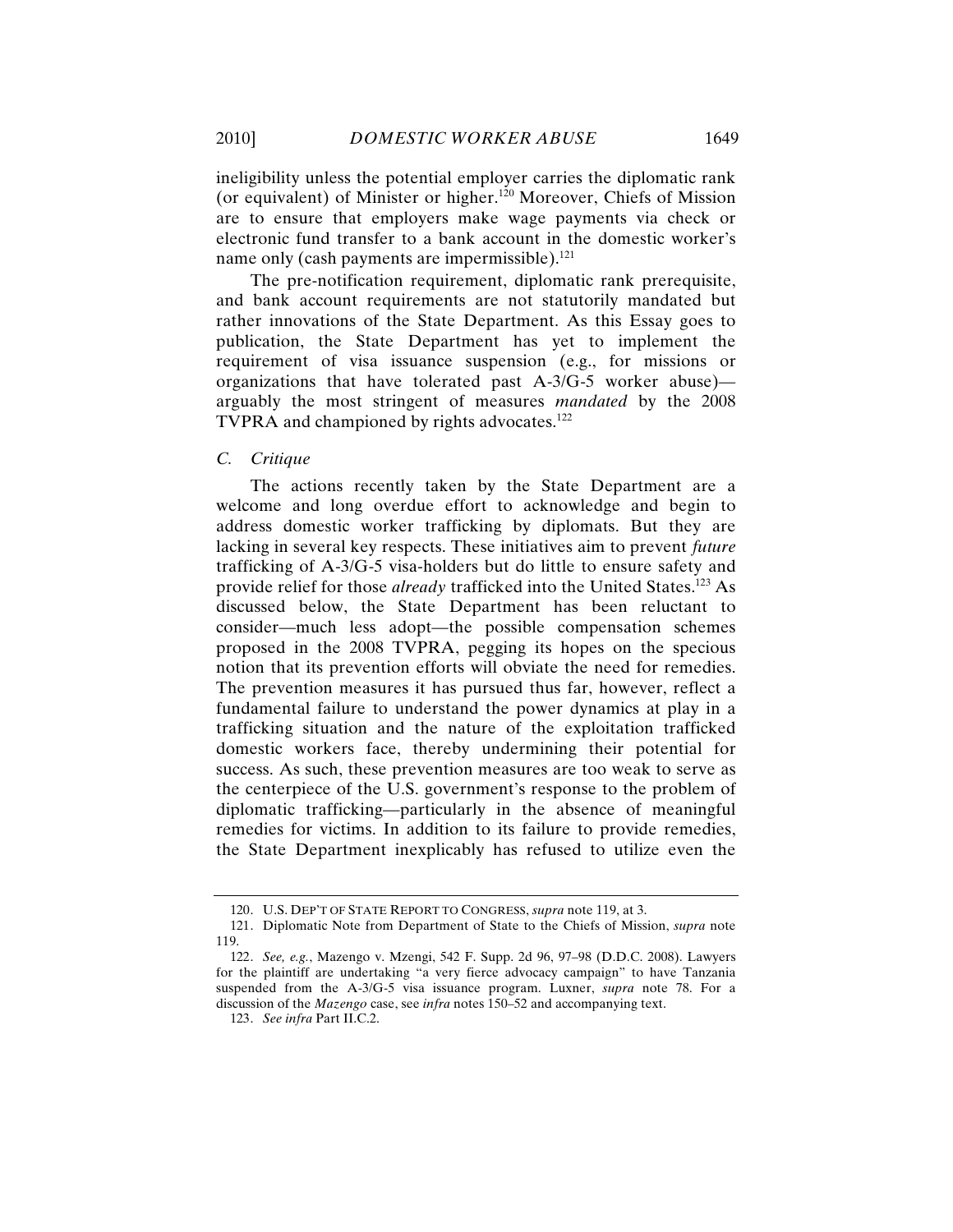powers it already possesses to hold diplomats accountable for trafficking abuses.

### 1. False Assumptions Underpinning Prevention Efforts

The ability-to-pay presumption underlying the diplomatic rank requirement for visa eligibility plays on the central myth that trafficking is connected to an abusive employer's *inability* to pay. As reflected in media coverage of these cases, however, domestic worker trafficking cases tend to involve employers with ample ability to pay at least the prevailing minimum wage.124 For example, in *United States v. Calimlim*, 125 the trafficker–employers, both physicians, were millionaires who paid their domestic worker \$1,000 per year for nineteen years of working fifteen-hour days, seven days per week, as nanny to the defendants' three children and sole housekeeper for their 8,600 square foot home. As the Seventh Circuit noted in its decision, the victim's paltry earnings "were nothing but a book entry in the Calimlims' accounts."126 As discussed above in Part I.B, trafficking is more appropriately attributed to baser motivations embedded in race, class, and gender discrimination against these workers than to a lack of financial resources to pay a worker a decent wage.<sup>127</sup> In a similar vein, the requirement that payment be made to a bank account in the domestic worker's name does nothing to prevent employers from forcing workers to simply refund the wages—for example, under the guise of "reimbursements" for costs purportedly incurred by the worker.<sup>128</sup>

The State Department policies also reveal a failure to appreciate the constraints trafficker–employers place on domestic workers' movement and interactions with the outside world. In its 2008 TVPRA-mandated report, the State Department noted that it was reviewing the feasibility of providing orientation briefings for A-3/G-5 visa holders to advise them of their rights and remedies in the event of exploitation.129 Recently, the State Department announced that it was considering, in the alternative, producing a video for distribution to the visa applicants and their employers, noting that the workers

<sup>124.</sup> *See* HIDDEN IN THE HOME, *supra* note 85, at 7–11.

<sup>125.</sup> 538 F.3d 706 (7th Cir. 2008).

<sup>126.</sup> *See id.* at 708–09.

<sup>127.</sup> *See supra* Part I.B.

<sup>128.</sup> *See, e.g.*, *Calimlim*, 538 F.3d at 709 ("[The Calimlims' worker] was allowed to shop for personal items, but she had to leave the cart in the store (so that Elnora Calimlim could pay) and go wait in the car; she would later 'reimburse' the Calimlims for the cost through withheld 'wages.' ").

<sup>129.</sup> U.S. DEP'T OF STATE REPORT TO CONGRESS, *supra* note 119, at 3.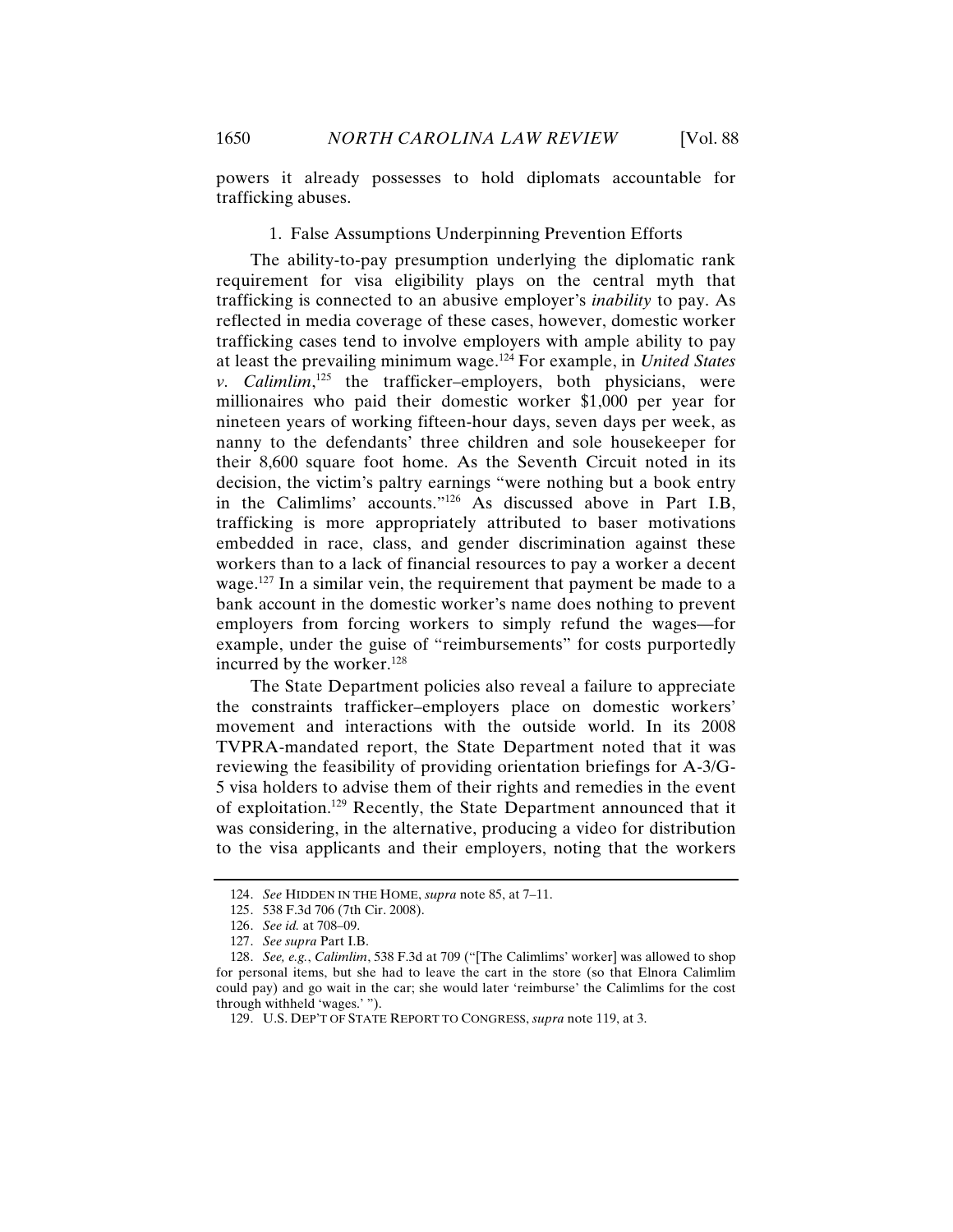could watch the video at their own home, at a neighbor's home, or at the local library.130 But whether such a video would be effective in a typical trafficking case is highly questionable, given constraints on a worker's movement and employers' self-interest in preventing their employees from understanding their rights and remedies.<sup>131</sup>

## 2. No Accounting for Accountability

While the State Department efforts to prevent future diplomatic abuse of domestic workers have serious shortcomings, efforts to provide meaningful remedies to abused workers already working in the United States are lacking in every respect. Because all of these initiatives are triggered by A-3/G-5 applications and renewals, the State Department measures do nothing to address the situation of *current* domestic workers who may not yet be eligible for visa renewal. The State Department intends to survey the embassies and missions to account for the number of A-3/G-5 visa-holders residing in the United States<sup>132</sup>—a welcome initiative considering the lack of basic record-keeping by the State Department in this respect. But as of yet, the State Department has no plans to conduct concerted outreach to this population to inform them of their rights, much less to assess whether they have been trafficked.

Indeed, the State Department appears reluctant even to *consider* possible avenues for providing remedies to trafficked domestic workers, despite the 2008 TVPRA's explicit charge that the State Department research different approaches in this regard.<sup>133</sup> In

<sup>130.</sup> State Dep't Office of Protocol Interview, *supra* note 118.

<sup>131.</sup> *See, e.g.*, *Calimlim*, 538 F.3d at 709 (noting how the defendants hid the victim's existence from the outside world, keeping her away from houseguests and restricting and monitoring her movements outside the home).

<sup>132.</sup> State Dep't Office of Protocol Interview, *supra* note 118.

<sup>133.</sup> The State Department's blanket refusal to provide remedies in cases of trafficking has deep roots. During the 2007 negotiations over an earlier version of the 2008 TVPRA, the State Department strongly opposed provisions that restricted A-3/G-5 visa issuance, arguing that the provisions would "infringe upon the Secretary's authority and have the potential to adversely impact bilateral relations." Letter from Jeffrey T. Bergner, Assistant Sec'y, Legislative Affairs, U.S. Dep't of State, to the Honorable Tom Lantos, Chairman, Comm. on Foreign Affairs, House of Representatives (Nov. 14, 2007) (on file with the North Carolina Law Review). Advocates had hoped that a change in administrations, particularly given Secretary Clinton's past involvement in anti-trafficking issues as head of President Clinton's Interagency Council on Women, would bring greater U.S. pressure to bear on foreign diplomats engaged in the trafficking of domestic workers into the United States. Despite Secretary Clinton's avowed commitment to prevent trafficking both at home and abroad, the State Department has been slow to implement the policy changes required under the 2008 TVPRA. *See* Hillary Rodham Clinton, *Partnering Against Trafficking*, WASH. POST, June 17, 2009, at A21; Fitzpatrick, *supra* note 1.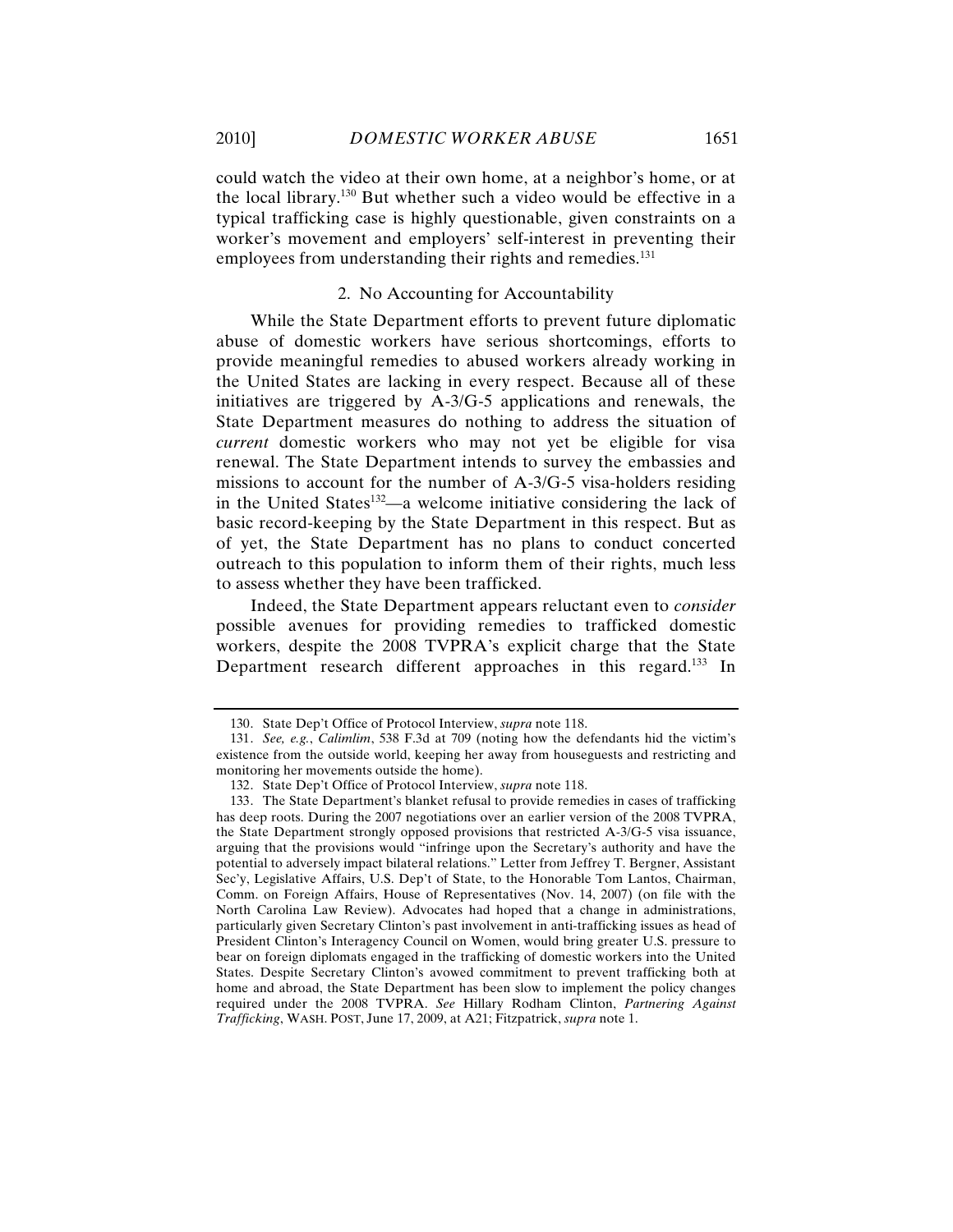response to the 2008 TVPRA's requirement that the State Department study and report on a range of compensation approaches to ensure payment to exploited workers,<sup>134</sup> the State Department maintains without explanation that it "is not in a position to adjudicate claims of rights violations, to determine levels of compensation, to run compensation programs, or to adjudicate civil claims or mediate allegations between diplomatic personnel and their employees."135 It further states—again, without explanation—that it does not believe the compensation approaches mentioned in the 2008 TVPRA (a bond program, compensation fund, or insurance scheme<sup>136</sup>) "would be feasible at this time."<sup>137</sup> The State Department simply notes that it is "hopeful" that the preventive measures it has adopted "will obviate the need for a more elaborate compensation system."<sup>138</sup>

While the State Department's reluctance to consider compensation schemes might seem reasonable given the administrative burdens and the State Department's traditionally nonadjudicatory role, the substance and tone of its response stands in stark contrast to its past efforts to assess methods for compensating diplomatic crimes. In the early 1990s, for instance, the State Department issued a detailed report assessing a variety of possible schemes for compensating victims of diplomatic crimes, recognizing the outrage that diplomatic immunity provoked among the American public.139 The report considers proposals to limit the scope of immunity, to establish mandatory insurance requirements for foreign missions, and to create a free-standing fund to compensate diplomatic crime victims.140 The report ultimately recommends instead utilizing state mechanisms for victim compensation and relying on the State Department's powers to request waivers of immunity and *ex gratia* payments.141 With respect to diplomatic trafficking, the State Department has not even mentioned, much less assessed, these approaches as possibilities. Moreover, it has not made any appreciable effort to examine the approaches that the State

<sup>134.</sup> 2008 TVPRA, *supra* note 75, § 203(d)(2)(B)–(C), 8 U.S.C.A. § 1375c(d)(2)(B)– (C) (2009).

<sup>135.</sup> U.S. DEP'T OF STATE REPORT TO CONGRESS, *supra* note 119, at 4.

<sup>136.</sup> 2008 TVPRA, *supra* note 75, § 203(d)(2)(B), 8 U.S.C.A. § 1375c(d)(2)(B) (2009).

<sup>137.</sup> U.S. DEP'T OF STATE REPORT TO CONGRESS, *supra* note 119, at 4.

<sup>138.</sup> *Id.*

<sup>139.</sup> DEP'T OF STATE COMPENSATION FOR DIPLOMATIC CRIMES REPORT, *supra* note 98, at 3, 9–12.

<sup>140.</sup> *Id*. at 4–6.

<sup>141.</sup> *Id*. at 9–12; *see infra* notes 143–49 and accompanying text.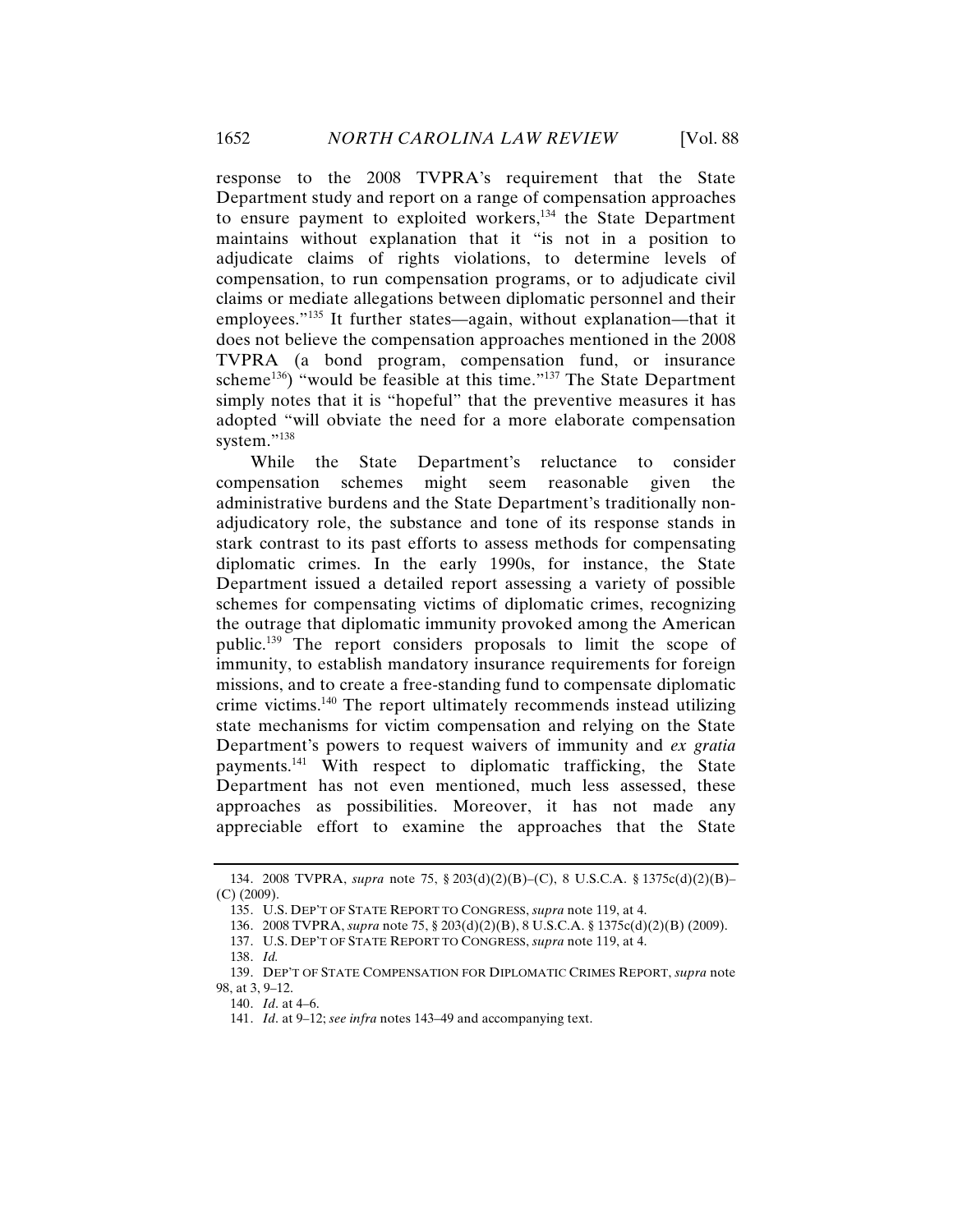Department itself acknowledges are being taken by *other* countries (e.g., Belgium and France) to provide remedies for the victims of diplomatic trafficking.142

3. Failure to Use Power to Name, Shame, and Deter Wrongdoers

Even assuming that the proposed compensation schemes might ultimately be either inappropriate or too burdensome for the State Department to implement, there is little excuse for the State Department's continued failure to exercise its existing authority to identify and penalize the offending diplomats.

When confronted with a foreign diplomat's trafficking of a domestic worker into the United States, the State Department has the power to request that the diplomat's country waive immunity.143 If the sending State declines, the State Department may declare the offending diplomat *persona non grata*, following which, if the diplomat fails to leave, the State Department may refuse to recognize the diplomat as a member of the sending State's mission.<sup>144</sup> The State Department can also request that the sending State prosecute the offending diplomat under the sending State's own laws or that the sending State provide an *ex gratia* payment to compensate for the victim's losses. <sup>145</sup> In the diplomatic trafficking context, however, the State Department has rarely—if ever—declared a diplomat–trafficker *persona non grata* or requested that the sending State waive immunity or provide an *ex gratia* payment to a victim.146 This permissive approach is markedly different from the State Department's "vigorous pursuit" of waivers of immunity in other diplomatic crimes

<sup>142.</sup> *See generally* 2009 TIP REPORT, *supra* note 78; 2008 TIP REPORT, *supra* note 78; 2007 TIP REPORT, *supra* note 78. For example, as the State Department noted in its 2007 TIP Report, diplomats can be tried for trafficking in Belgian labor courts. 2007 TIP REPORT, *supra* note 78, at 63.

<sup>143.</sup> *See* EILEEN DENZA, DIPLOMATIC LAW: COMMENTARY ON THE VIENNA CONVENTION ON DIPLOMATIC RELATIONS 273–88 (2d ed. 1998) (discussing article 32 of the Vienna Convention on Diplomatic Relations).

<sup>144.</sup> *Id.* at 59–71 (discussing article 9 of the Vienna Convention on Diplomatic Relations).

<sup>145.</sup> DEP'T OF STATE COMPENSATION FOR DIPLOMATIC CRIMES REPORT, *supra* note 98, at 2–3.

<sup>146.</sup> That the State Department has rarely resorted to exercising these powers is based on anecdotal evidence drawn from cases handled by NGOs and advocates in the Washington, D.C., area—e.g., the cases listed in the ACLU compilation, *supra* note 79. The author requested actual statistics from the U.S. State Department Office of Protocol, but—after being redirected to four other offices and, ultimately, back to the Office of Protocol—was unable to obtain this information.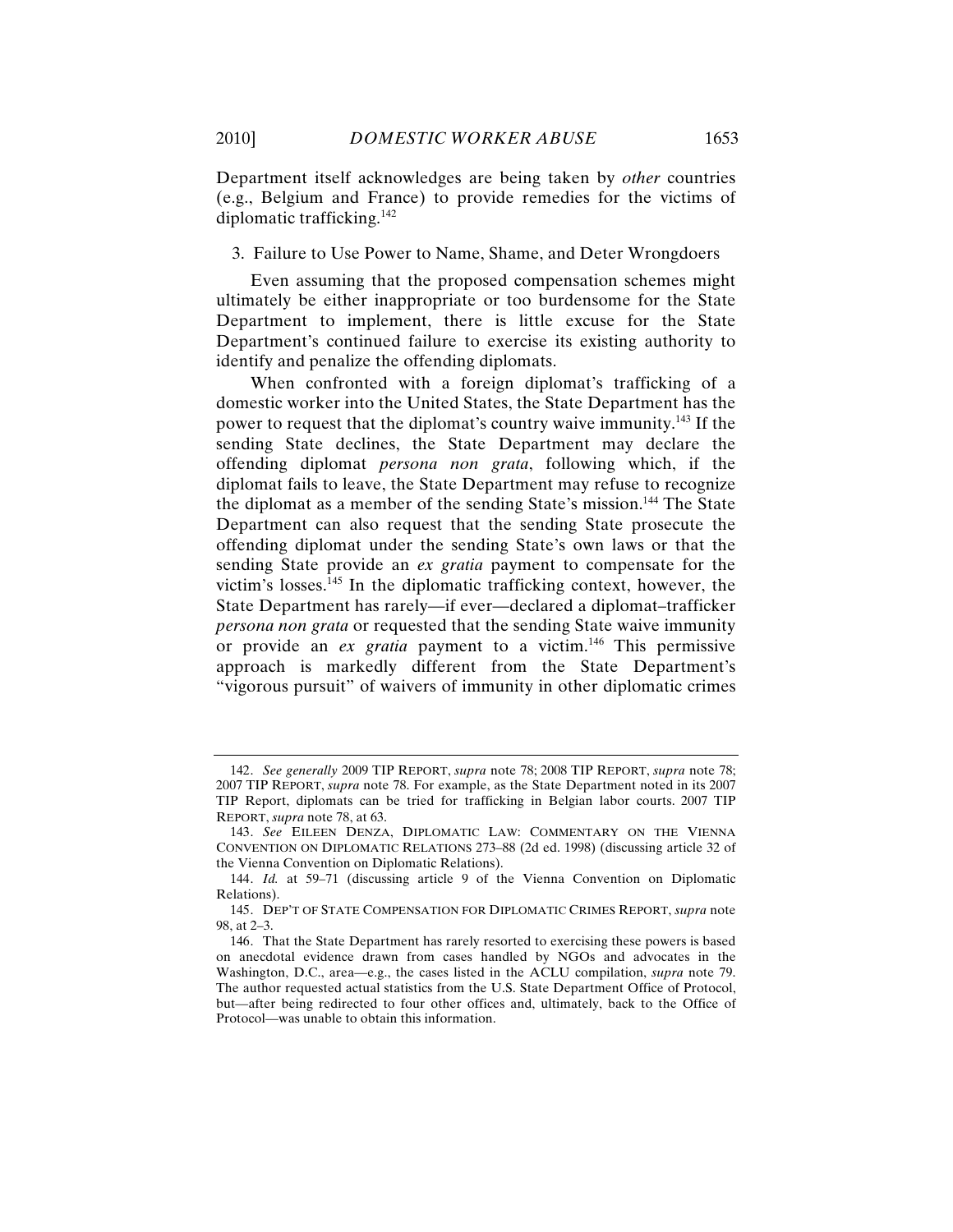contexts and the numerous (and successful) requests for *ex gratia* payments it has made in connection with automobile accidents.<sup>147</sup>

Nor has the State Department been willing to note such diplomatic wrongdoing in its annual TIP Reports, despite its clear mandate to do so under the TVPA.<sup>148</sup> This is puzzling, considering the State Department's past practice of noting even *alleged* involvement in trafficking cases by diplomats posted in *other* countries.<sup>149</sup> While it might be reasonable, for the sake of U.S. foreign relations, for the State Department to refrain from citing mere *allegations* of wrongdoing, where a case has been *adjudicated* by a U.S. court there seems little reason to refrain from referencing the case in the relevant country narrative. One example is the case of a migrant domestic worker who won a \$1 million default judgment in a lawsuit brought against her Tanzanian diplomat–employer for subjecting her to involuntary servitude and forced labor.<sup>150</sup> Her lawyers lobbied for the case to be mentioned in the 2008 TIP Report in order to pressure the Tanzanian government to assist in her thus far unsuccessful effort to collect on the judgment.<sup>151</sup> But while a reference to the case was purportedly included in a draft 2008 TIP Report, it was omitted from the final report.<sup>152</sup> Such inaction recently earned the State Department a rebuke from Congress, which, in a 2010 appropriations bill, explicitly prodded the State Department to take account of such judgments when considering whether to suspend visa issuance to certain embassies, to include references to all such cases in the annual TIP Report, and to assist in obtaining payment of the judgments.<sup>153</sup>

<sup>147.</sup> DEP'T OF STATE COMPENSATION FOR DIPLOMATIC CRIMES REPORT, *supra* note 98, at 2 (noting that the United States has requested waiver "in every instance where there is probable cause to believe that a person entitled to immunity has committed a crime"); *id.* at 3, n.8 (noting that *ex gratia* payments have been received from a number of governments, including Panama, Swaziland, Mexico, and Nigeria, many of which were made in connection with automobile accidents).

<sup>148.</sup> TVPA, § 108(b) (codified as amended at 22 U.S.C. § 7106(b)(7) (2006)) (requiring the State Department to assess "[w]hether the government of the country vigorously investigates and prosecutes public officials who participate in or facilitate severe forms of trafficking in persons, and takes all appropriate measures against officials who condone such trafficking").

<sup>149.</sup> For example, the 2007 TIP Report narrative for Australia notes that a Bangladeshi domestic worker had filed a complaint against a United Arab Emirates diplomat posted in Australia. 2007 TIP REPORT, *supra* note 78, at 57. Moreover, the 2009 TIP Report narrative for France mentions how employers of trafficked domestic persons include diplomats from Saudi Arabia. 2009 TIP REPORT, *supra* note 78, at 135.

<sup>150.</sup> Mazengo v. Mzengi, 542 F. Supp. 2d 96, 97–98, 100 (D.D.C. 2008).

<sup>151.</sup> E-mail from Martina Vandenberg, *supra* note 35.

<sup>152.</sup> *See* Fitzpatrick, *supra* note 1.

<sup>153.</sup> Consolidated Appropriations Act of 2010, H.R. 3288, 111th Cong. § 7034(s) (2009).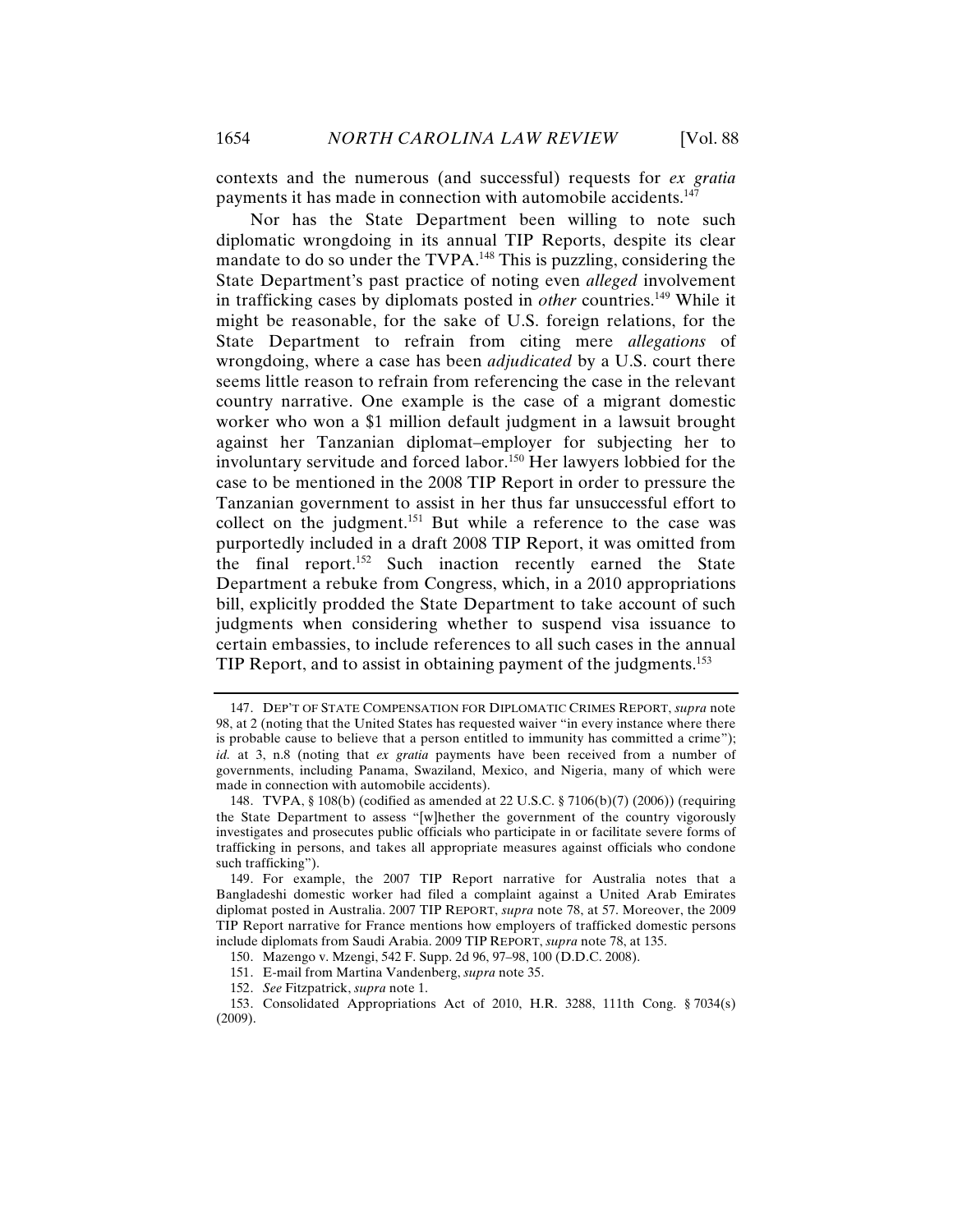#### **CONCLUSION**

The diplomatic trafficking case study illustrates the failure of law to protect domestic workers from workplace harm and the failure of law to hold their exploiters accountable. In not providing protections and accountability avenues, the State Department has failed to address the underlying power dynamics that perpetuate these abuses despite public outrage and congressional action demanding that accountability be sought and achieved. In so doing, it reinforces the gender, racial, and ethnic otherness that facilitates the abuse of these workers. Considering the extraordinary powers the TVPA has bestowed upon the State Department to use its diplomatic clout to police *other* governments' efforts to eradicate trafficking, the State Department's relative inaction with respect to addressing diplomatic trafficking within its own borders seems hypocritical. But even more disturbingly, when compared to the State Department's avowedly vigorous efforts to address diplomatic crimes in other contexts, these omissions underscore the devaluing of migrant domestic workers as a victim category.

Government inaction in the face of rights abuses, however, has provoked advocates to think creatively about advocacy strategies and alternative avenues to accountability and compensation. The difficulty of overcoming immunity has directed much-needed attention to prevention strategies, targeting, for example, the vulnerabilities migrant domestic workers face during the recruitment and hiring phase. It has also forced the U.S. government to at least begin to acknowledge how its own lackluster administrative practices have fostered these vulnerabilities.

Moreover, advocates' victories, however few and far between, have been significant. Their success in challenging the bounds of residual immunity with respect to the diplomat abuse cases opens a rare path to compensation for diplomatic trafficking victims. And even when prosecution and civil suits cannot be pursued, victims' ability to obtain residency status through cooperation with law enforcement has signaled to other abused domestic workers that engaging with the authorities can be beneficial. Moreover, in some cases, advocates have succeeded in obtaining settlements notwithstanding the immunity obstacle—for example, where the perpetrators sought to avoid publicity regarding the alleged abuse. 154

<sup>154.</sup> Based upon the author's first-hand experiences and observations, diplomats frequently view a settlement with their victim as a small price to pay in exchange for the victim's silence.